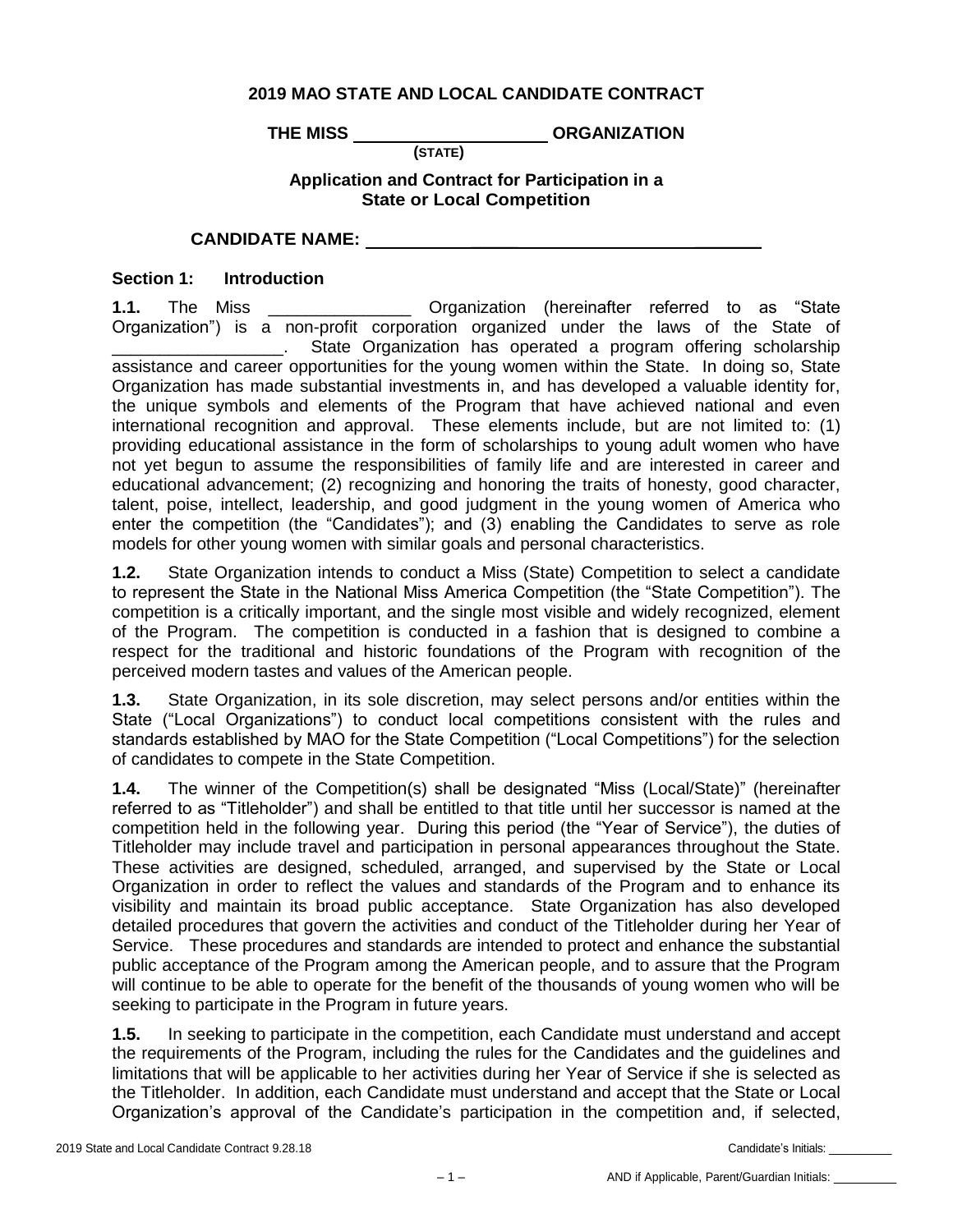service as the Titleholder will be specifically based upon the representations and agreements in this Application and Contract, its attachments and the continued compliance with all of the regulations of the Program. In such regard, I acknowledge that my ability to compete in the competition shall be subject to review at each level of competition that I enter and that the determination of my eligibility to compete in the competition shall not in and of itself be the basis of my eligibility to compete in the Local, State, and/or National Finals.

**1.6.** Therefore, by signing this Application and Contract and submitting it to the State or Local Organization for approval, the Candidate represents and agrees that: (1) all facts and representations contained in this Application and Contract and its attachments are true and accurate; (2) the Candidate agrees to abide by all rules and regulations described in this Application and Contract and its attachments, in the period before and during the Year of Service; (3) the Candidate meets each requirement for eligibility set forth in Section 2 of this Application and Contract; and (4) State Organization shall have the sole discretion to determine whether, in its judgment, the Candidate may continue to participate in the Program or to serve as the Titleholder, in the event that State Organization determines that any statement or representation by the Candidate is not true and accurate or that any action by the Candidate is inconsistent with the rules and regulations of the Program.

## **Section 2: Eligibility of Candidate to Participate**

**2.1.** I have never before competed in any National Finals of The Miss America Organization.

**2.2. Age.** I am currently charge years of age. I was born on the same of the same of the same of the same of the same of the same of the same of the same of the same of the same of the same of the same of the same of th understand that, in order to be eligible to compete, I:

**(1)** Must be at least eighteen (18) years of age as of July 31st in the calendar year of the State Competition in which I compete;

**(2)** Must be at least a high school graduate or equivalent by July 31<sup>st</sup> in the calendar year of the State Competition in which I compete; and

**(3)** Must not be older than twenty-five (25) years of age as of the last day in the calendar year of the State Competition in which I compete (December 31<sup>st</sup>)

I will be years of age on December 31, 2019 and confirm that I will not be older than the twenty-five (25) year age requirement. A copy of my birth certificate and a copy of my driver's license or a government issued identification card are included with Attachment A, the Supplemental Fact Sheet.

*For the avoidance of doubt, I cannot turn twenty-six (26) years of age at any time during the calendar year (through December 31st) in which I will compete at state or national. For the avoidance of doubt, 13 to 17 year old high-school graduates, as well as 18 year old nongraduates as of July 31st, must compete at MAOTeen level.*

**2.3. Residence.** I understand that, in order to compete in the State or Local Competition in anticipation of this year's National Finals, I must either: **(1)** reside in; **(2)** be enrolled in and physically attending classes on a full-time basis at an accredited college or university in; or **(3)** be employed on a full-time basis in the State which I intend to represent in the National Finals.

|      |              |   |          |    |      |      |            |           |    |     | 2.3.1. Residency Status. If I am claiming eligibility to compete in the State or Local          |              |
|------|--------------|---|----------|----|------|------|------------|-----------|----|-----|-------------------------------------------------------------------------------------------------|--------------|
|      | Organization |   | based    |    | upon | mv   |            | residence | ın | the |                                                                                                 | respective   |
|      |              |   |          |    |      |      | (state) or |           |    |     |                                                                                                 | $(city)$ , I |
| must | be.          | a | resident | of |      | that |            |           |    |     | (state) or                                                                                      |              |
|      |              |   |          |    |      |      |            |           |    |     | (city) for at least six (6) months prior to competing in the                                    |              |
|      |              |   |          |    |      |      |            |           |    |     | State or Local Competition or, only if Locals are not held in the state where I'm competing, at |              |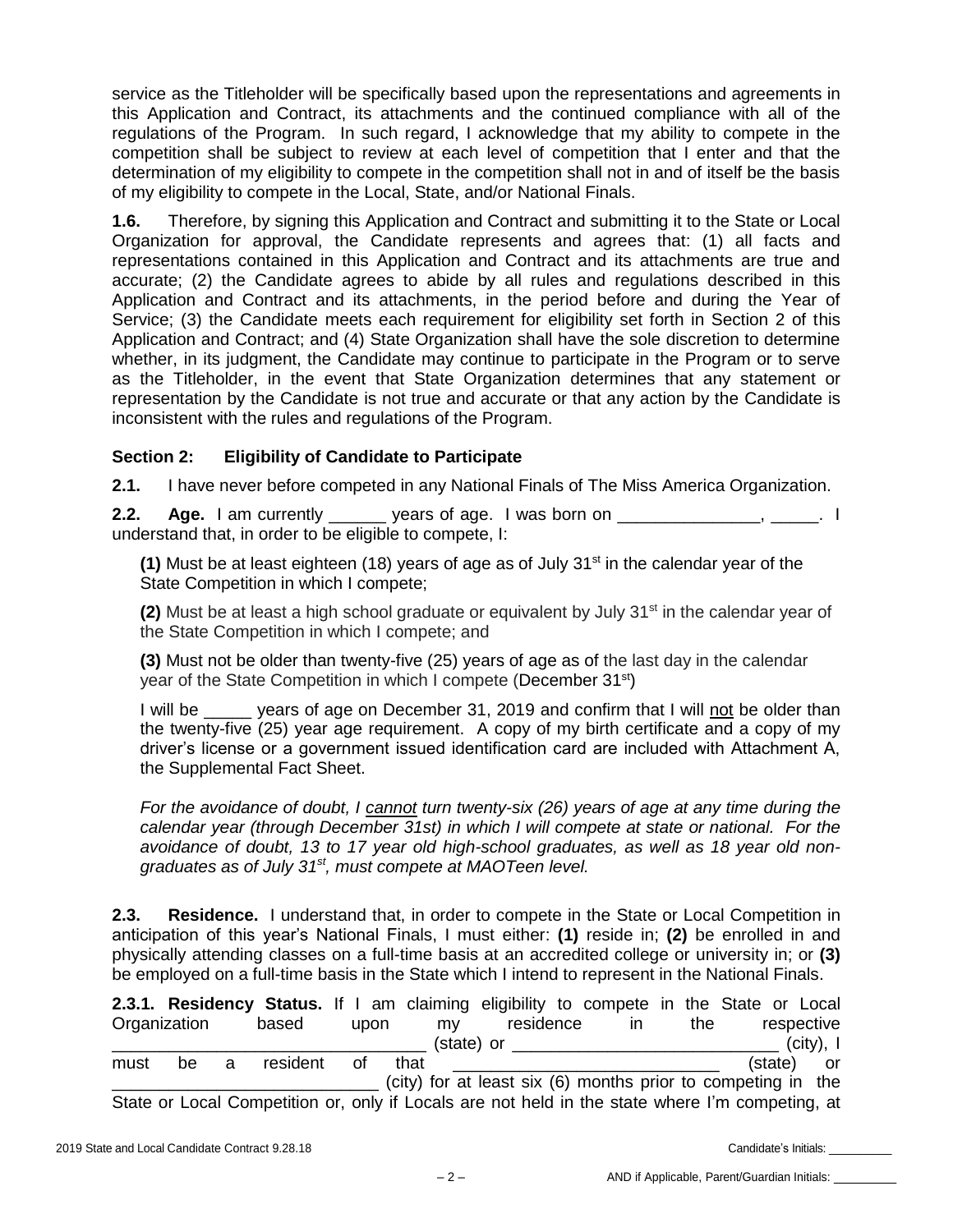least six (6) months prior to the State Competition AND I MUST CONTINUE TO BE A RESIDENT. Residence is defined as the primary address where I physically live and have established verification of residency through my driver's license, automobile registration, property mortgage or lease in my name, tax filings, etc. **I currently reside at:**

| <b>Street Address:</b> |  |
|------------------------|--|
| Apt./Suite:            |  |
| City:                  |  |

State/Zip:

I have resided at this address since \_\_\_\_\_\_\_\_\_\_\_. I have included with Attachment A, Supplemental Fact Sheet, a copy of my driver's license or a government-issued identification card, and proof of this residency in the form of

(driver's license, automobile registration, current property mortgage or lease in my name, or other official document establishing residency). If my residency at this location was established within the six (6) months preceding the State or Local Competition in which I am competing, **my last previous residence was:**

| Apt./Suite: Application                                                                                                                                                                                                        |  |
|--------------------------------------------------------------------------------------------------------------------------------------------------------------------------------------------------------------------------------|--|
| City: the contract of the contract of the contract of the contract of the contract of the contract of the contract of the contract of the contract of the contract of the contract of the contract of the contract of the cont |  |
| State/Zip:                                                                                                                                                                                                                     |  |

I lived at that address from \_\_\_\_\_\_\_\_\_\_\_, \_\_\_\_\_ (date) to \_\_\_\_\_\_\_\_\_\_\_, \_\_\_\_\_ (date). If requested, I agree to provide the State or Local Organization with any additional information or documents within five (5) business days of the request to determine my residency in the State or Local, if my residence is relevant to my eligibility. I fully understand that additional proof of residency may be requested and include, but not limited to, a property mortgage or lease in my name, utility bills, automobile registration, tax filings, voter registration card, etc.

**2.3.2. Student Status.** If I am claiming eligibility to compete based upon my status as a student in the State or Local Organization in which I am competing, I must: (a) have successfully completed at least one semester as a full-time (at least 12 credit hours) student, and presently be enrolled and physically attending classes on a full-time basis at an accredited college or university in the state or local in which I am competing; or (b) have graduated from an accredited college or university in the state or local in which I am competing between the date of this Application and Contract and the first day of the State Competition in which I am competing in anticipation of this year's National Finals. For purposes of this Section 2.3.2., I understand that my physical attendance of classes in the state or local in which I am competing is a requirement for eligibility to compete based upon my status as a student. I also understand that no more than two (2) full-time semesters may have elapsed between the completion of my last full-time semester and the beginning of the next full-time semester that I am attending at a college or university in the state or local in which I am competing. Please check and fill in all that apply:

| $(\_)$ 2.3.2.1. I have completed semesters of study at                                      |  |    |                                           |                                               |    |
|---------------------------------------------------------------------------------------------|--|----|-------------------------------------------|-----------------------------------------------|----|
| College/University in the City of<br>State of <b>State</b> State <b>State</b>               |  |    |                                           |                                               |    |
| have received credits for courses totaling _______ hours. I have attached to the            |  |    |                                           |                                               |    |
| Supplemental Fact Sheet an official College/University transcript that shows these credits. |  |    |                                           |                                               |    |
| 2.3.2.2.<br>(                                                                               |  | am | currently                                 | enrolled<br>College/University in the City of | at |
| State of                                                                                    |  |    | where I am presently attending classes in |                                               |    |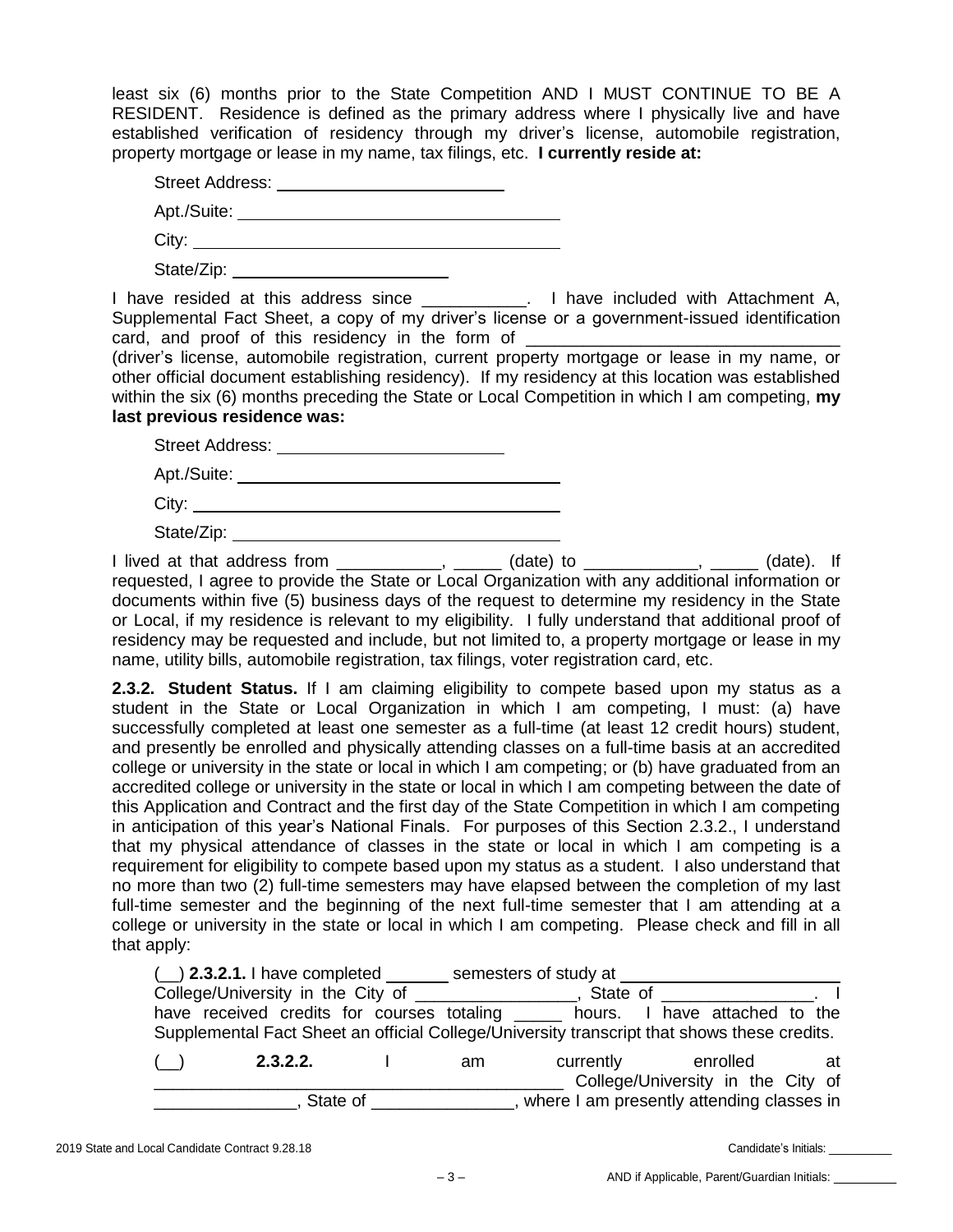\_\_\_\_\_ accredited courses. I represent and warrant that I am considered a "full-time student" by the college or university that I attend and that I am physically attending classes in the state or local in which I intend to compete. I have attached to the Supplemental Fact Sheet an official copy of a registration form from the school that shows this enrollment.

( $\Box$ ) **2.3.2.3.** I received a  $\Box$  degree from College/University in the City of \_\_\_\_\_\_\_\_\_\_\_\_\_\_\_, State of \_\_\_\_\_\_\_\_\_\_\_\_\_\_\_ in (month/year). I have attached a copy of this degree or an official College/University transcript, indicating the degree awarded, to the Supplemental Fact Sheet.

(\_\_) **2.3.2.4.** I have completed \_ semesters of study at Graduate School in the City of \_\_\_\_\_\_\_\_\_\_\_\_\_\_\_, State of \_\_\_\_\_\_\_\_\_\_\_\_\_\_. I have received credits for courses totaling \_\_\_\_\_\_\_\_\_ hours. I have attached an official College/University transcript to the Supplemental Fact Sheet that shows these credits.

(\_\_) **2.3.2.5.** I am currently enrolled at \_\_\_\_\_\_\_\_\_\_\_\_\_\_\_\_\_\_\_\_\_\_\_\_\_\_\_ Graduate School, in the City of \_\_\_\_\_\_\_\_\_\_\_\_\_\_\_, State of \_\_\_\_\_\_\_\_\_\_\_\_\_\_, where I am presently attending classes in \_\_\_ accredited courses. I represent and warrant that I am considered a "full-time student" by the Graduate School I attend and that I am physically attending classes in the state or local in which I intend to compete. I have attached to the Supplemental Fact Sheet an official copy of a Registration Form from the school that shows this enrollment.

(\_\_) **2.3.2.6.** I received a graduate degree from \_\_\_\_\_\_\_\_\_\_\_\_\_\_\_\_\_\_\_\_\_\_\_\_\_ Graduate School in the City of \_\_\_\_\_\_\_\_\_\_\_\_\_\_\_, State of \_\_\_\_\_\_\_\_\_\_\_\_\_\_\_\_\_\_ in \_\_\_\_\_\_ (month/year). I have attached a copy of this degree or an official College/University transcript, indicating the degree awarded, to the Supplemental Fact Sheet.

**2.3.3. Employment Status.** If I am claiming eligibility to compete in the State or Local Organization based on my employment, even though I am not a resident of the state or geographic boundary in which I am competing, I am and have been a *bona fide* full-time employee working in the state or geographic boundary [employed by one or more employers and physically working either: (a) in the state or geographic boundary for at least forty (40) hours per week; or (b) working in the state or geographic boundary full-time as defined by my employer, but in no event less than thirty-two (32) hours per week]. Such employment and hours must be verified by my employer(s) for a continuous period of at least twenty-six (26) consecutive weeks immediately preceding the date of my first State or Local Competition. In addition, to remain eligible, I must maintain such employment through the completion of the Local Competition, State Competition, and, subsequently, the National Finals.

| Name of Current Employer: __ |    |  |
|------------------------------|----|--|
| Address of Employer: ______  |    |  |
| Phone Number of Employer: () |    |  |
| Nature of Position:          |    |  |
| Dates of Employment:         | tΟ |  |

If requested, I agree to provide the State or Local Organization with any additional information or documents that may be required within five (5) business days of the request to determine my employment in the state or local which I competed, if my employment is relevant to my eligibility. I understand that additional information to establish employment may include paystubs, W-2 forms, income tax filing, etc.

**2.4. Citizenship.** I am a citizen of the United States of America.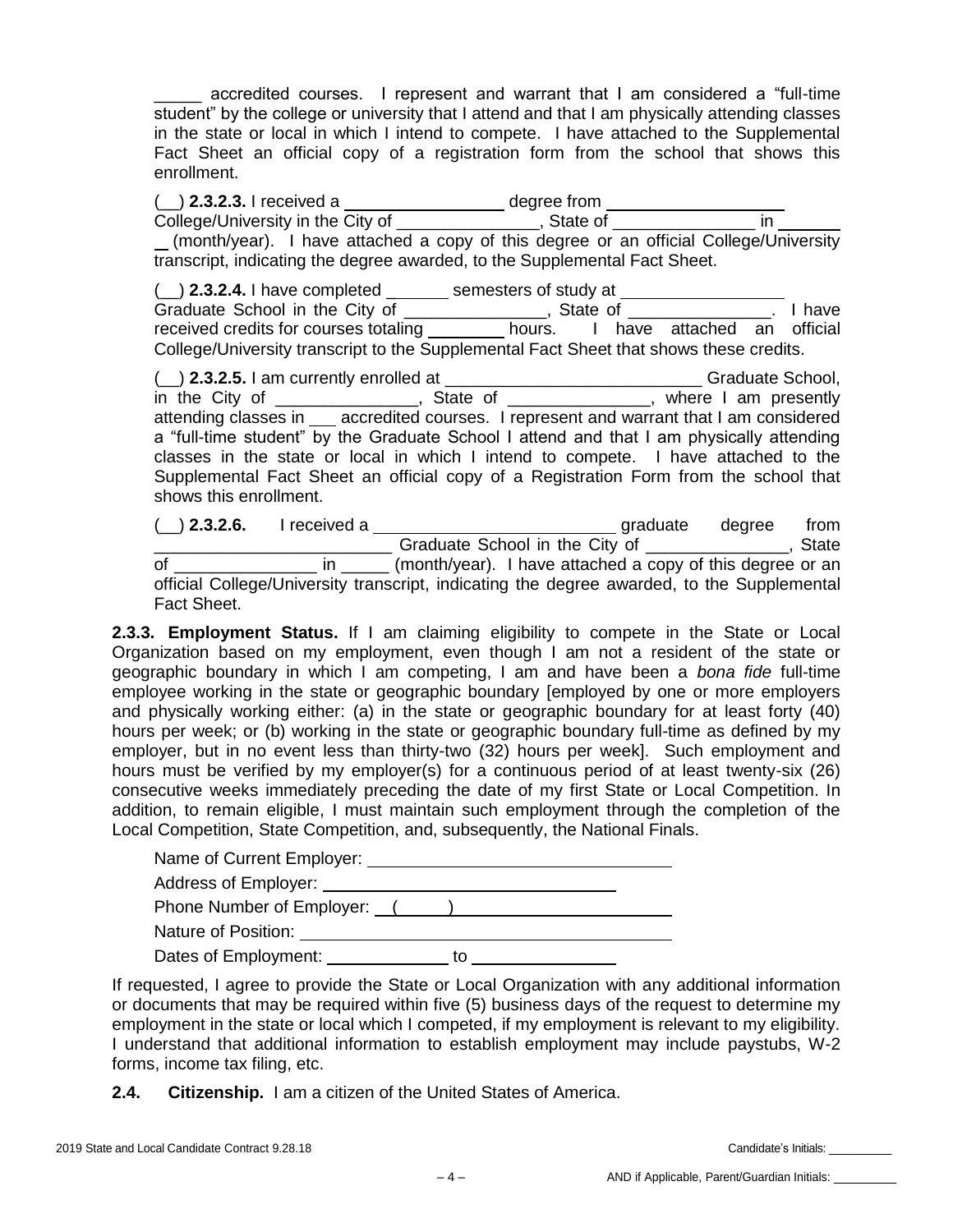**2.5. Education.** In order to be eligible to compete, I must be a high school senior no later than the date of my first competition, or have successfully completed the G.E.D. testing program for high school equivalency, or have successfully completed the academic requirements for entry into an accredited college/university degree program requiring physical attendance by July 31st immediately preceding the National Finals. Please check and fill in all that apply:

| (_) 2.5.1. I received a High School diploma in | (month/year)               |  |
|------------------------------------------------|----------------------------|--|
| from                                           | High School in the City of |  |
| State of                                       |                            |  |

(\_\_) **2.5.2.** I received a G.E.D. certificate for High School equivalency in (month/year).

(\_\_) **2.5.3.** I have been accepted into an accredited college/university degree program requiring physical attendance. I have attached an official Acceptance Letter from the college/university.

**2.6. Personal Characteristics.** I understand that in order to be eligible to compete in the State or Local Competition, I hereby certify to the Personal Characteristics set forth in this section:

**2.6.1. Gender.** I am a female.

**2.6.2. Marital Status.** I am not now and I have never been married, nor have I had a marriage annulled.

**2.6.3. Parental Status.** I am not now pregnant, nor do I intend to become pregnant during my Year of Service. I am not a parent, or the adoptive parent of any child, nor will I become a parent or the adoptive parent of any child during my Year of Service. I understand that if I become pregnant or become the adoptive parent of a child during my Year of Service, I am no longer eligible to participate or compete in any State or Local Competition, the Miss America Competition, or hold any title as the Titleholder.

**2.6.4. Good Character.** I am of good moral character, and I have not been involved at any time in any act of moral turpitude or behavior that is, or could be, perceived by the State or Local Organization as contrary to the GOALS AND OBJECTIVES of the Miss America Program or its elements as described in Paragraph 1.1 of this contract and as determined by MAO in its sole and absolute discretion.

**2.6.5. Criminal Record.** I have not been charged with multiple minor or petty offenses in the last twenty-four (24) months. I have never been convicted of any criminal offense and there are no criminal charges presently pending against me. I understand that I may make an appeal to MAO if criminal offenses/charges in my state are considered minor or petty offenses in another state. This appeal must be presented to MAO through legal counsel of my choice. Any decision by MAO will be final and binding.

**2.6.6. Prior Conduct.** I have never, knowingly or unknowingly, performed any act or engaged in any activity or employment that is or that the State or Local Organization could characterize as dishonest, immoral, lewd, or indecent.

**2.6.6.1. Disparagement.** I understand if I have engaged or will engage in conduct, in the sole or exclusive judgment of Local, State, or National Organizations, which adversely reflects and considered harmful to Local, State, or National's reputation, including the uttering or publishing of any disparaging comments regarding Local, State, National, affiliates, sponsors, volunteers, or participants in the *Miss America* Program; and/or fail to present communications to members of the public in a professional manner to maintain and enhance the Miss America Program's broad public acceptance, and in order to prevent damage to its business or reputation, I may be dismissed from competing and/or from holding a title in the program.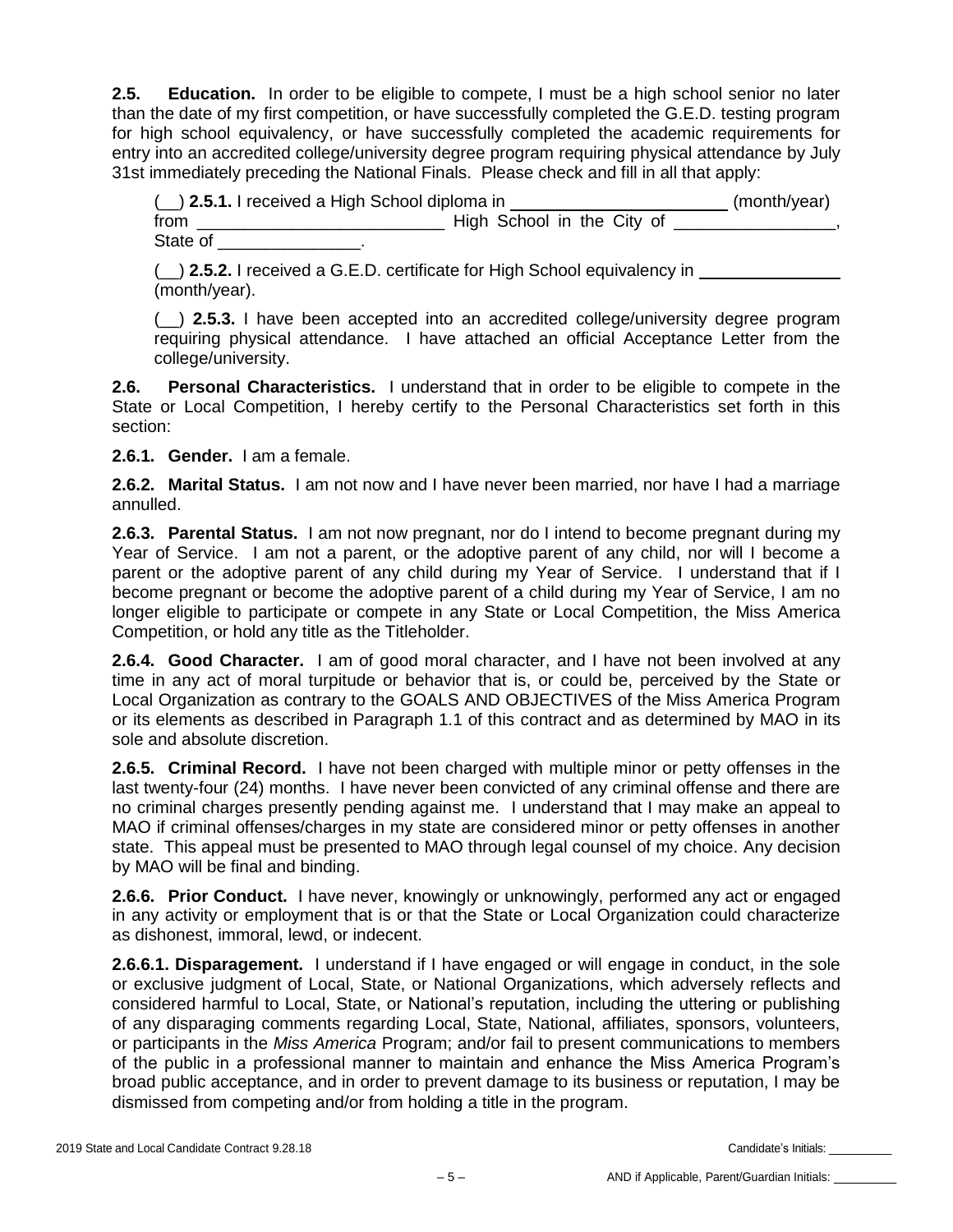**2.6.7. Health.** I am in good health and can, to the best of my knowledge, participate fully in any and all Program activities. Any current medical condition or disability will not impede my ability to participate and compete in all activities of the State or Local Competition, complete my Year of Service, or fulfill my obligations under this Application and Contract, or require unreasonable or exceptional assistance as determined solely by the State or Local Organization. Any accommodations approved by the State or Local Organization will be my sole responsibility, including, but not limited to financial responsibility, nor should such accommodation create a benefit or advantage not afforded to all candidates. Upon the request of the State or Local Organization, I will provide or cause my health care provider(s) to provide the State or Local Organization with all or a portion of my health care records as necessary to verify the accuracy of this representation.

**2.6.8. Substance Abuse.** I do not use or consume any illegal or controlled substances other than those obtained pursuant to a valid prescription and taken according to the directions of a licensed health care professional. I do not abuse the use of alcohol, prescriptive drugs, or other dangerous substances.

**2.6.9. Family Members.** Any immediate family member who has served in any capacity, including as a volunteer, candidate prep coach, or competition judge, on the state or local board of the licensed state organization or the national organization must have formally resigned at least six (6) months prior to the time that I am eligible to compete in my first local competition or, if locals are not held in the state where I competed, at least six (6) months prior to the state competition in which I intend to compete this year. This restriction includes the volunteering, serving as a candidate prep coach, or as a competition judge of a candidate's immediate family member in the "Outstanding Teen" or "Princess" or "Princesslike" programs in the licensed state. Immediate Family is defined as parents, grandparents, aunts, great aunts, uncles, great uncles, and siblings, whether by whole or half blood, or by marriage, including step-children, adoption, or natural relation. However, I am eligible to enter in a state organization and a licensed state's local organization if an immediate family member serves in any capacity in a different licensed state organization, other than a judge.

## **2.7. Contractual and Other Obligations.**

**2.7.1. National Service Platform Requirement.** The Miss America Organization ("MAO") has entered into an agreement with Children's Miracle Network Hospitals ("CMN Hospitals"). The agreement, among other things, establishes CMN Hospitals as The Miss America Organization's National Platform. As a candidate in the Miss America Program, I understand I am required to raise money to support CMN Hospitals and the Miss America Scholarship Fund:

**2.7.1.1.** As a Local Candidate, I understand that I am required to raise a minimum of One Hundred Dollars (\$100.00) by a date determined by my Local Organization, no later than the beginning of Local Competition activities.

**2.7.1.2.** As a State Candidate, I understand that I am required to raise a minimum of Two Hundred and Fifty Dollars (\$250.00) by a date determined by my State Organization, no later than the beginning of State Competition activities.

**2.7.1.3.** As a National Candidate, I understand that I am required to raise a minimum of One Thousand Dollars (\$1,000.00), no later than thirty (30) days prior to the National Finals.

In furtherance of the foregoing, I will create a personal profile on the fundraising website, www.MissAmericaforkids.org, which will assist me in performing other acts and deeds in accordance with the instructions and requirements of MAO, as the same may change from time to time.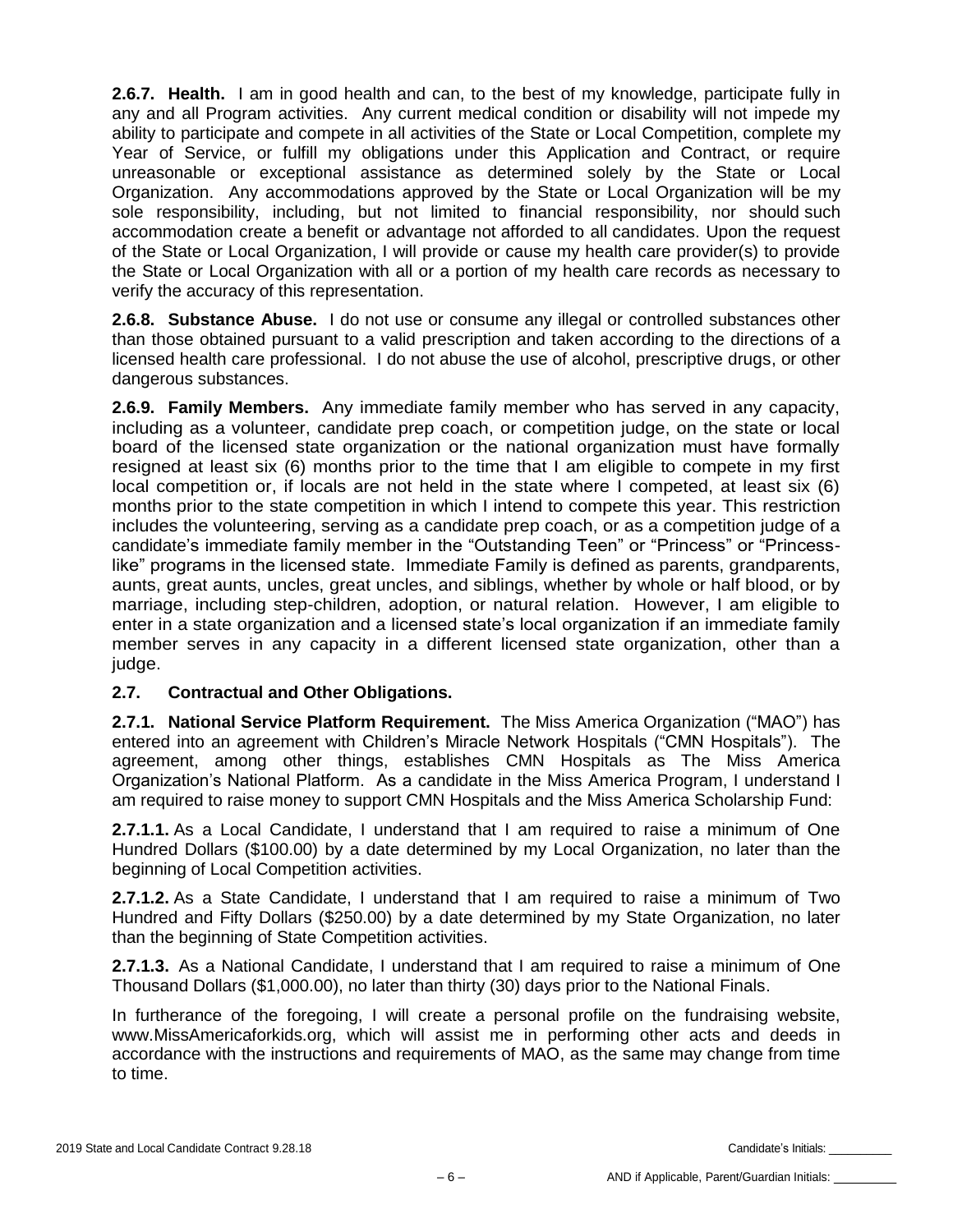**2.7.2. Prior Contractual Commitments.** Within the three (3) months before my participation in the first Local or State competition in which I am competing this year, and since that participation, I have not authorized any person, firm, corporation, etc. to use my name, photograph, picture, or present or future title that I hold or may hold, in connection with an endorsement to advertise any commercial product. I am not a party to any contract with any person, firm, corporation, etc. in respect to any present title that I hold or may hold, nor have I made any commitments for the future regarding any such titles. I do not have any legal obligations that would prevent or limit my participation and appearances in the State or Local Competition, any other Local Competition, State Competition, the National Finals or, if selected as Miss America, in the Year of Service, or my compliance with the rules, regulations, and conditions of the Program.

**2.7.3. Other Competitions.** If I win, I will continue to hold the title given to me as the Titleholder until my successor is selected or appointed. I agree that, during my service in that role and until after the scheduled completion of the full term of the position for which I was selected, I will not associate in any way with, promote, perform, judge, or become a candidate or participant in any other regional, national, or international competition or preliminary competition of a similar nature\* to the National Finals. I also represent that I am not a candidate, participant, or titleholder in any other regional, national, or international competition or State or Local preliminary competition of a similar nature\* to the National Finals.

\* Similar Nature is defined as programs with similar structure to Miss America where the candidate advances through winning local and/or state competition to advance to a national and/or international competition and through competing they are awarded a national and/or international title and/or crown. This does not include fair/festival or school titles that do not select a national winner.

**2.7.4. Use of the Titles, Words, and Symbols.** After the conclusion of my Year of Service, if I am advised by the Local of State Organization that, in its sole and exclusive judgment, my use of any of the titles, words, or symbols associated with the State or Local Organization, the Miss America Organization and the Program has caused or is reasonably likely to cause harm, I agree to discontinue any such use immediately. I understand and agree that the judgment of the State or Local Organization shall be final and binding.

**2.7.5.** If selected as the Titleholder, I shall not use, nor allow another party to use, my status while appearing in an official capacity as the Titleholder, for the public announcement of a marriage proposal or marriage engagement, unless the State or Local Organization has specifically granted me written permission to make a public announcement of a marriage proposal or engagement.

**2.7.6.** If selected as the Titleholder, my actions and conduct will be representative of the integrity and esteem of The Miss America Organization. I acknowledge that I am an official Titleholder of the State or Local Organization, and I will not engage in any actions or behavior that could be perceived by the State or Local Organization as contrary to the Miss America Program or its elements.

**2.7.7. Attorney Review of Application and Contract.** I have been given a sufficient opportunity to review this Application and Contract and its attachments, including the Supplemental Fact Sheet (Attachment A); Emergency Information (Attachment B), Medical Responsibility Form (Attachment C); Scholarship Rules and Regulations (Attachment D) Social Media Policy (Attachment E), and Coaching Disclosure Form (Attachment F). I have also had the opportunity to consult with an attorney of my own choosing to give me legal advice with regard to this Application and Contract. I understand that this Application and Contract is a legal document and that if I sign and submit it to the State or Local Organization and it is accepted, I have agreed to be bound by this Application and Contract and its attachments.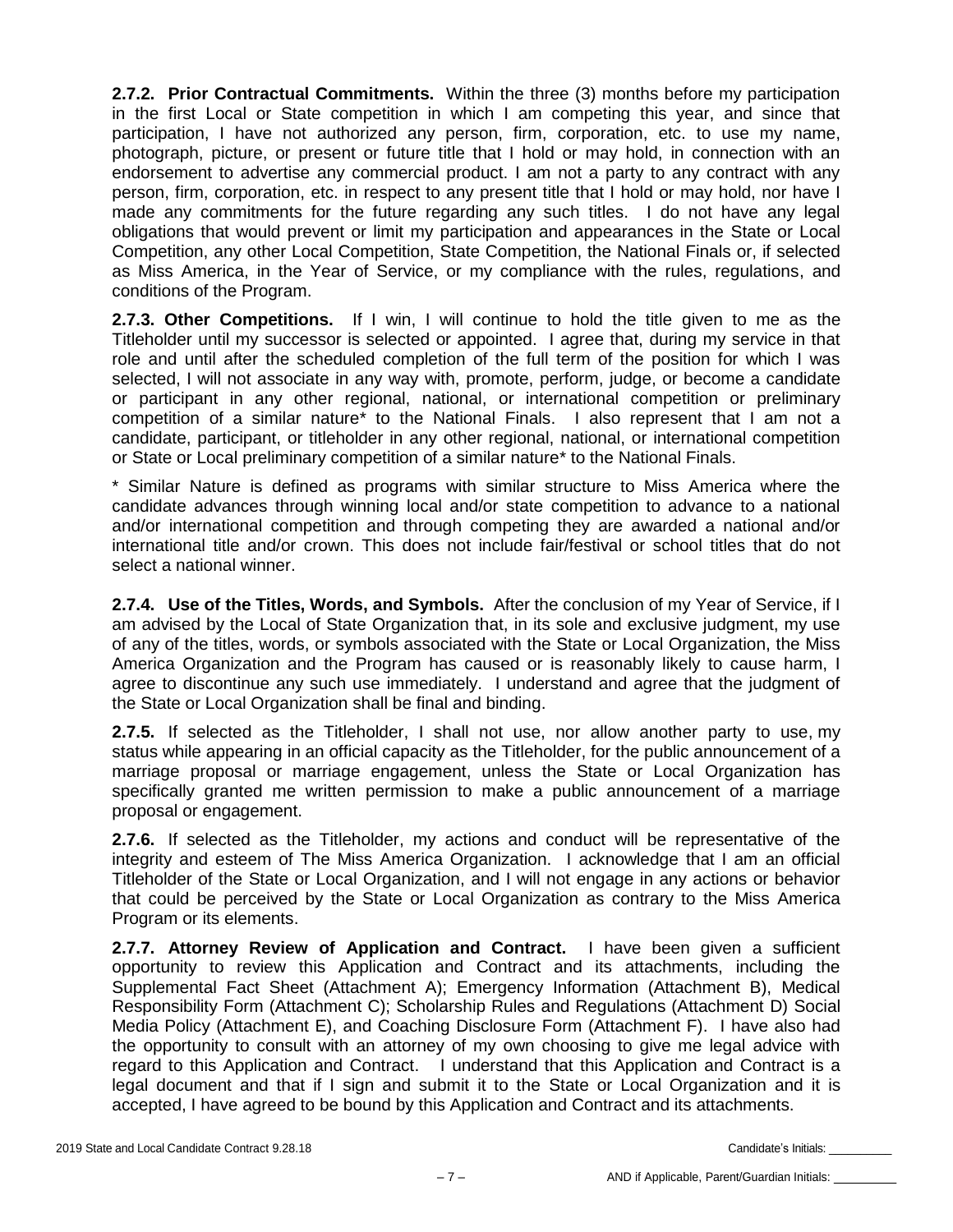**2.7.8. Changes in Circumstances.** I understand and agree that if, at any time after I file this Application and Contract with the State or Local Organization, including during my Year of Service, any of the facts stated in this Application and Contract or its attachments including, but not limited to, those related to my ability to fully participate in all activities, should change at any time, I am obligated to report any such change in writing immediately to the State or Local Organization. I also understand that if I fail to do so, the State or Local Organization may, in its sole discretion, determine to limit or prevent my participation or to terminate my Year of Service as the Titleholder.

**2.7.9. Expectation to Compete in State and National Finals.** I understand that if I am selected as "Miss (Local/State)," it is expected that I will compete at the State Finals, and, if successful, at the National Finals. If I elect not to participate at the next highest level, and if given the opportunity to withdraw, I understand that I will forfeit my title(s) and all rights associated therewith.

## **Section 3: Personal and Professional Background Information**

## **3.1. Employment History.**

| as applicable) by __ |          |                                 | 3.1.1. Present Employment. I am presently employed (incorrelled time (incorduction (check<br>, located in the City |  |  |  |
|----------------------|----------|---------------------------------|--------------------------------------------------------------------------------------------------------------------|--|--|--|
|                      |          | State of <b>container</b>       | _. I hold the position of                                                                                          |  |  |  |
|                      |          | and my responsibilities include |                                                                                                                    |  |  |  |
|                      |          |                                 |                                                                                                                    |  |  |  |
| positions:           |          |                                 | 3.1.2. Prior Employment: During the past three (3) years I have worked in the following                            |  |  |  |
| Employer             | Location | Dates                           | Position                                                                                                           |  |  |  |
|                      |          |                                 |                                                                                                                    |  |  |  |
|                      |          |                                 |                                                                                                                    |  |  |  |
|                      |          |                                 |                                                                                                                    |  |  |  |

## **3.2. Medical Information** (complete Attachment B - Emergency Information Form)

**3.2.1. Current Medical Condition.** I do not presently suffer from any illness, disease, or disability that will prohibit, restrict, or impair my ability to fulfill my obligations under this Application and Contract or to fulfill my Year of Service. At the present time (check as applicable):

\_\_\_\_\_\_\_\_\_\_\_\_\_\_\_\_\_\_\_\_\_ \_\_\_\_\_\_\_\_\_\_\_\_\_\_\_\_\_\_ \_\_\_\_\_\_\_\_\_\_\_\_\_\_ \_\_\_\_\_\_\_\_\_\_\_\_\_\_\_\_\_\_

(\_\_\_) **3.2.1.1.** I am receiving treatment or medication for condition described in Attachment B.

(\_\_\_) **3.2.1.2.** I am not receiving treatment or medication for this condition described in Attachment B.

#### **AND**

(\_\_\_) **3.2.1.3.** I do expect to be taking medication or to be receiving treatment for this condition during the State or Local Competition or, if selected as the Titleholder, during my Year of Service.

(\_\_\_) **3.2.1.4.** I do not expect to be taking medication or to be receiving treatment for this condition during the State or Local Competition or, if selected as the Titleholder, during my Year of Service.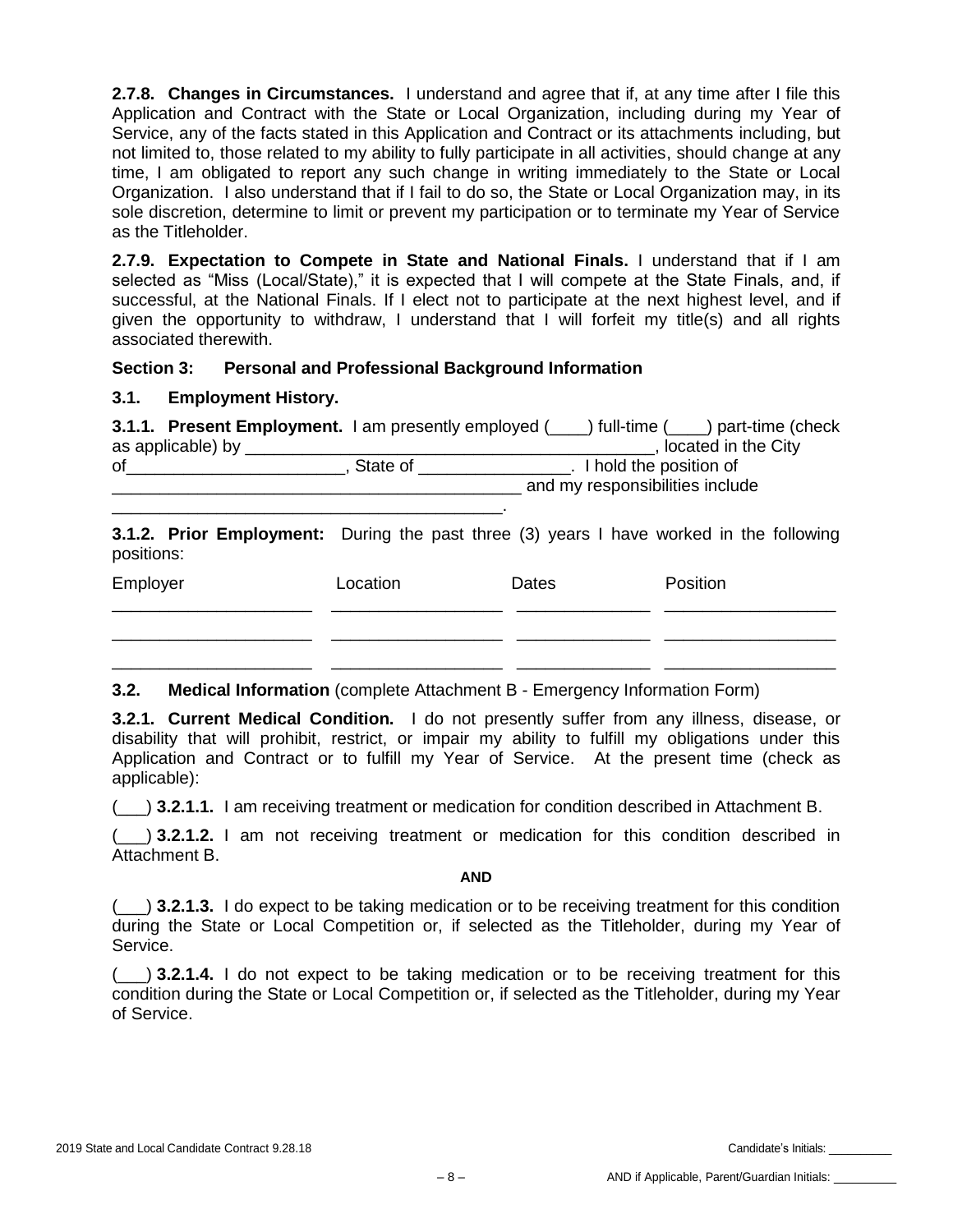## **Section 4: Participation in the State or Local Competition**

**4.1. Participation in Competition.** I agree to participate in the series of events and appearances leading up to the final selection of the State or Local Program. These events are scheduled on dates to be determined by the State or Local Organization. I will be bound by the rules and regulations governing the State or Local Organization and the procedures for the awarding and supervision of all scholarships described in Attachment D. My participation in the Competition may include public appearances scheduled for me by the State or Local Organization including, but not limited to, internet, television, and radio broadcasts, personal appearances, interviews, still photo sessions, and video and audio taping or filming of all or any part of the events associated with the Competition.

**4.2. Conduct of the Competition.** I understand and agree that the State or Local Organization shall determine the manner and method of conducting the Competition in its sole discretion. I further understand and agree that the State or Local Organization shall also determine the time, method, and manner of judging the competition and the awarding and supervision of all scholarships in its sole discretion. The decision of the persons designated by the State or Local Organization to judge the various events in any and all matters pertaining to the selection of the winners shall be final in all respects.

**4.3. Televising and Sponsorship of Competition.** I understand that the State or Local Organization makes no representations to me that the Competition will be televised or broadcast on either a live or tape-delay basis, or that the Competition will be sponsored by one or more sponsors, or that I will be personally or individually involved in any specific appearance in any broadcast.

**4.4. Permanent License of Publication Rights.** I hereby authorize the State or Local Organization and anyone duly licensed or authorized by same to: (1) televise, photograph, broadcast, and/or make radio, internet, television, video and audio tapes, or motion picture recordings of me individually or in a group; (2) use or re-use such photographs, recordings, video tapes, audio tapes, and/or motion picture films in all media throughout the world in perpetuity; and (3) use my name, likeness, and/or physical depiction for any purpose in perpetuity, in an unedited or edited manner or fashion as the State or Local Organization, in its sole discretion, shall determine. This authorization shall also include the use of all such photographs, recordings, videotapes, audiotapes, and/or motion picture films made during my Year of Service.

**4.5. State Organization Ownership of Rights.** I understand and agree that all photographs, tapes, and films made of me for trade, advertising, and any other purpose or purposes as a participant in the Competition, and any use of my name, likeness, and/or physical depiction when identified with the Program, shall be the sole and exclusive property of State Organization. I understand and agree that I shall have no claim or right to those photographs, tapes, and films, not only during the period between and during the Competition and, if I am selected as the Titleholder, during my Year of Service, but in perpetuity thereafter. I understand and agree that this provision refers to and includes all photographs, tapes, and films from any activities relating to the competition, including, but not limited to, interviews, rehearsals, and publicity events, either individually or as a member of a group.

**4.6. Selection as Runner-Up.** If I am selected at the competition as a runner-up to the Titleholder, I agree to remain available to assume all of the rights, obligations, and commitments of the Year of Service, as described in Section 5 of this Application and Contract, in the event that the State or Local Organization appoints me to do so by reason of the inability or ineligibility, during the Year of Service, of any Candidate who was selected as the Titleholder or as another runner-up.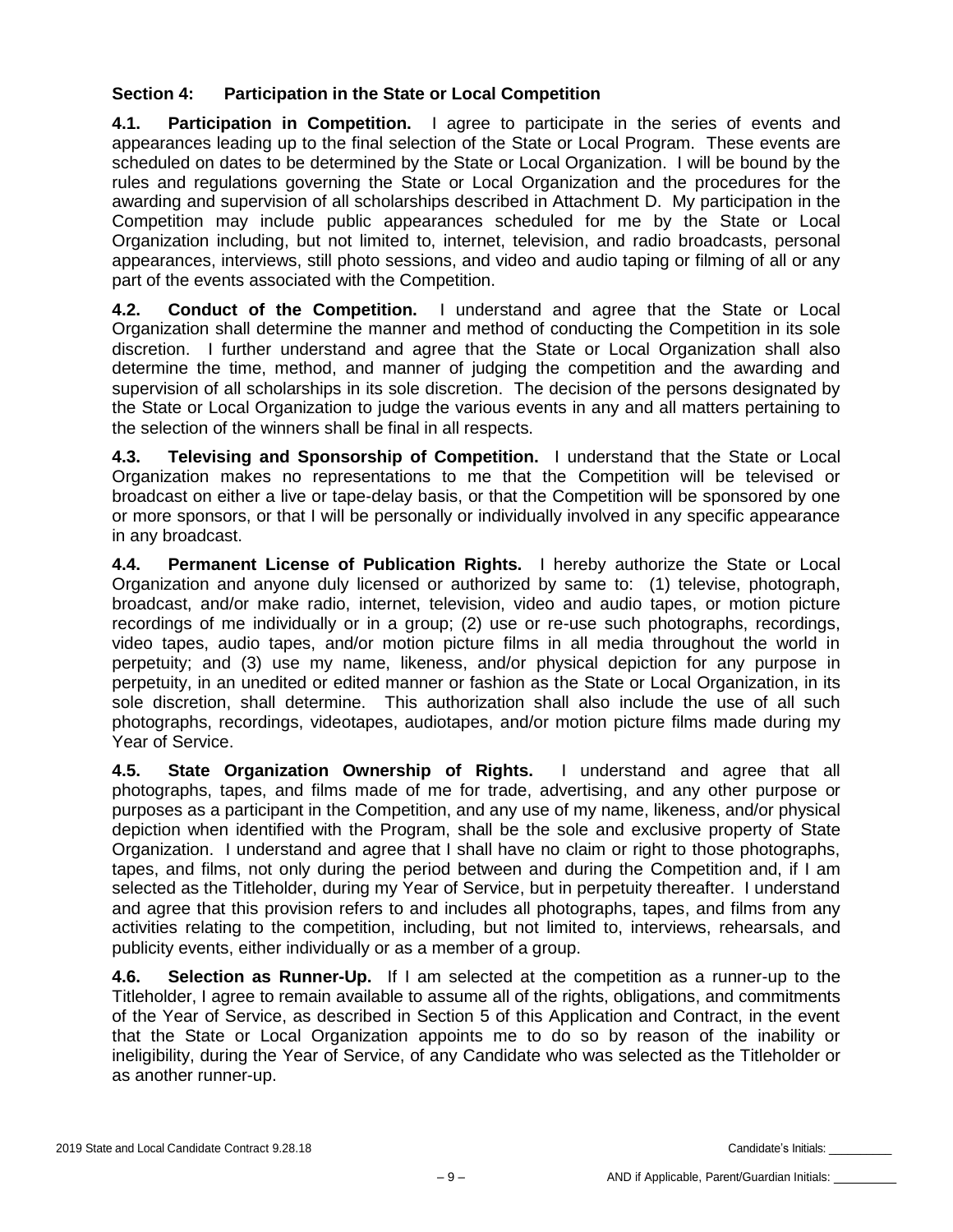**4.7. Change in Circumstances.** I understand that if, at any time between the date of this Application and Contract and the completion of the Competition, any facts concerning my eligibility to participate in the Competition should change, including, without limitation, my ability to participate fully in all candidate activities, citizenship, marital or parental status, good character and reputation, or behavior that is, or could be, perceived as contrary to the Program or its elements as described in Paragraph 1.1 of this contract or, if relevant to my eligibility, my residence, employment, or educational status, State Organization shall have the right, in its sole discretion, to determine that I am not eligible to participate in the Competition.

# **Section 5: Commitments for Service as a State or Local Titleholder**

**5.1. Full-time Service as a Titleholder.** If I am selected as the Titleholder at the Competition, I will serve as the Titleholder during the Year of Service and until my successor is selected or appointed. The duties and obligations of my service as the Titleholder have been described to me and I understand and accept them. I agree that I will dedicate my entire time, efforts, and energy during my Year of Service to the fulfillment of these duties and obligations, and that I will engage in no other business or other activities that will in any way interfere with the duties and obligations of my Year of Service.

**5.2. National Service Platform.** I understand and have been advised that The Miss America Organization has entered into an agreement with Children's Miracle Network Hospitals ("CMN Hospitals"). The agreement, among other things, establishes CMN Hospitals as MAO's National Platform. I agree to work with CMN Hospitals and The Miss America Organization to support this National Platform and further the goals of the Program by creating goodwill and recognition for the National Platform throughout the United States. I understand that I may also promote my own personal Platform, if I choose to do so. In that event, I agree to work with the State or Local Organization to select and pursue an appropriate platform that will enable me and the State or Local Organization to maximize the impact of my Year of Service.

**5.3. Availability for Appearances and Events.** I agree to make myself available for such personal appearances, interviews, testimonials, endorsements, filming, tapings, photographic and recording sessions, and other and various commitments and events related to my Year of Service that the State or Local Organization has made and will make for me in its sole discretion.

**5.4. Independent Contractor Status.** I understand and agree that I am not and will not become an employee of the State or Local Organization during my Year of Service. I am and will remain an independent contractor with respect to the State or Local Organization. The authority granted by this Application and Contract to the State or Local Organization to act on my behalf is intended for the mutual convenience of the State or Local Organization and me and in order to provide an effective means of organizing my activities during my Year of Service.

**5.5. Appointment of the State or Local Organization as Exclusive Agent and Representative.** Commencing with my selection as the Titleholder and throughout my Year of Service and until my successor is selected or appointed, I irrevocably constitute and appoint the State or Local Organization, from which my title is given, as my sole and exclusive agent, representative, and attorney-in-fact with the authority to:

**5.5.1.** act for me and in my interests throughout the world for the making of all press releases or other public statements to the media;

**5.5.2.** sign, make, execute, and deliver all contracts in my name in connection with my business or other affairs as the Titleholder during my Year of Service, whether they be contracts for my performance at theatrical, artistic, or commercial engagements or other personal appearances, and undertake commitments in my name for the satisfaction of my obligations pursuant to those contracts;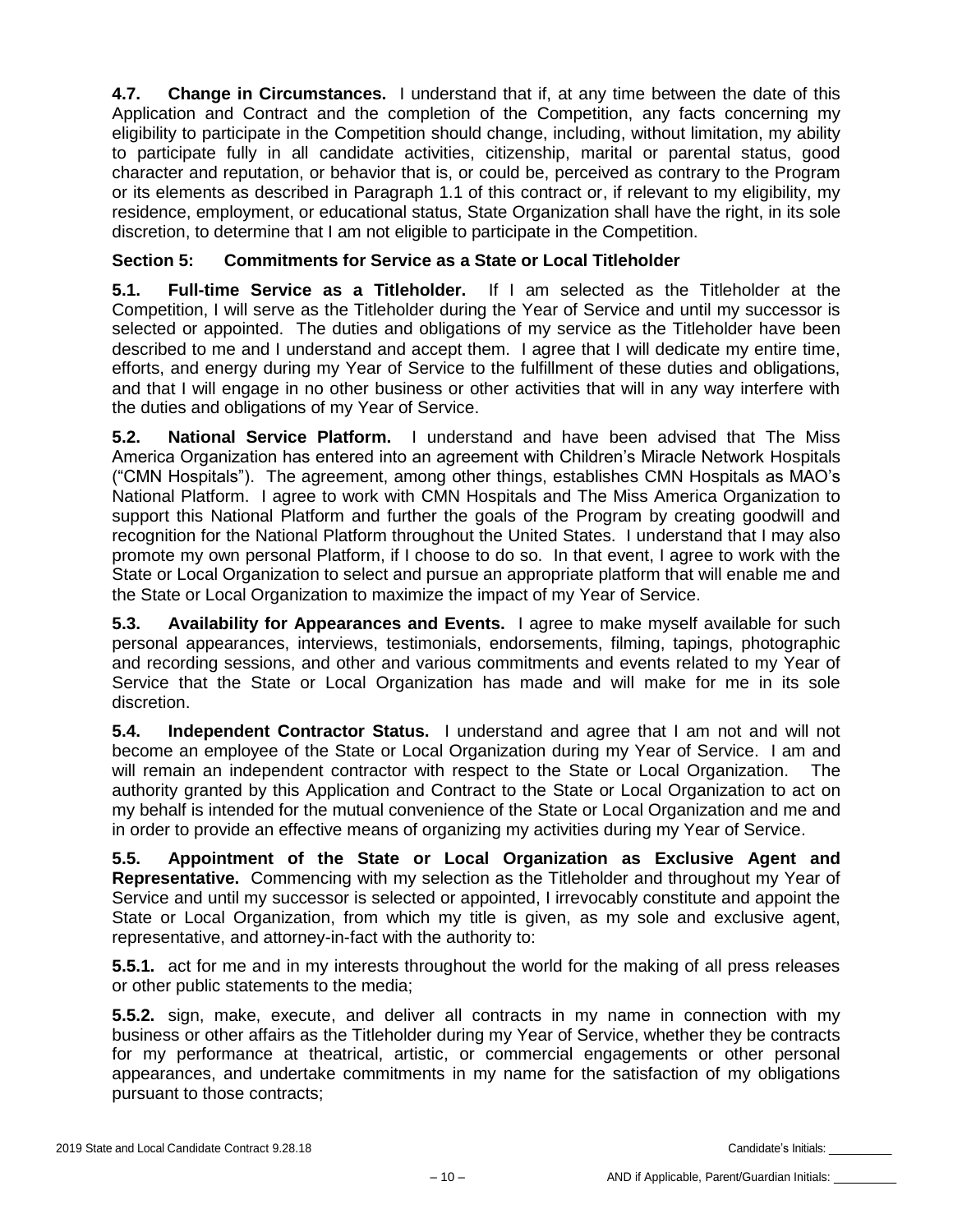**5.5.3.** sign, make, execute, and deliver all contracts in my name in connection with any appearances or other obligations which are related to my service as the Titleholder which are to be fulfilled after the completion of my Year of Service, provided that I have consented in writing to the terms of such contracts;

**5.5.4.** be aware of and approve all appearances which are not sanctioned by the State or Local Organization during my Year of Service;

**5.5.5.** determine the appropriate compensation, if any, that I shall receive for appearances or other activities related to my Year of Service.

**5.5.6.** collect and receive for and on my behalf all proceeds, monies, or other compensation that is due or to become due to me by reason of any performance, service, appearance, engagement, or contract;

**5.5.7.** choose and designate my Tour Manager(s);

**5.5.8.** select the appropriate modes of public or private transportation for me and my Tour Manager(s), including the determination of the appropriate levels of travel service and overnight accommodations for my Tour Manager(s) and me; and

**5.5.9.** determine the best method of preparing me for the next level of Competition. The use of a coach may transpire as long as the Executive Director agrees and collaborates on such arrangement in order to prepare me for the next level of Competition. If my Local and/or State Executive Director does approve the hiring or utilization of a coach, then a signed Coaching Disclosure Form (Attachment F) must be presented to the State and Local Organization no less than seven (7) days following the Local Competition. If a coach is replaced or added to my preparation team, then a revised Coaching Disclosure Form (Attachment F) must be forwarded to the State Organization no less than four (4) weeks before the State Competition.

I understand that coaching relationships that are not properly disclosed will not be tolerated in The Miss America Organization. Non-Disclosure Agreements (NDA's) or any other legally binding contract designed to conceal a coaching/candidate relationship is expressly prohibited. Any and all other contracts are superseded by the MAO State Organization Agreement and Candidate Contracts.

I fully understand coaches cannot be allowed to interfere with the responsibilities of being a titleholder, as well as jeopardize current agreements, sponsorships, or contracts in place with the local and/or state organization.

**5.6. Sponsorship Fees and Payments to the State or Local Organization.** I understand and agree that, in addition to the payments that the State or Local Organization, as my exclusive agent and representative, negotiates and approves on my behalf for my compensation for my appearances and services, the State or Local Organization may also contract for and receive sponsorship fees and other payments related to my appearances that will be paid directly to the State or Local Organization. I understand and agree that I shall not be entitled to receive any portion of these fees or payments nor have the discretion to refuse any sponsor arrangements negotiated by the State or Local Organization.

**5.7. Numbers of Appearances.** I understand and agree that the State or Local Organization has made and makes no representations to me as to the number or nature of the appearances that I may be asked to make or the amount of compensation that I will receive during my Year of Service.

**5.8. Prior Contracts.** I understand that, prior to the competition, the State or Local Organization will enter into contracts and commitments for the appearances and services of the Candidate who will be selected at the Competition. I agree that such contracts will be binding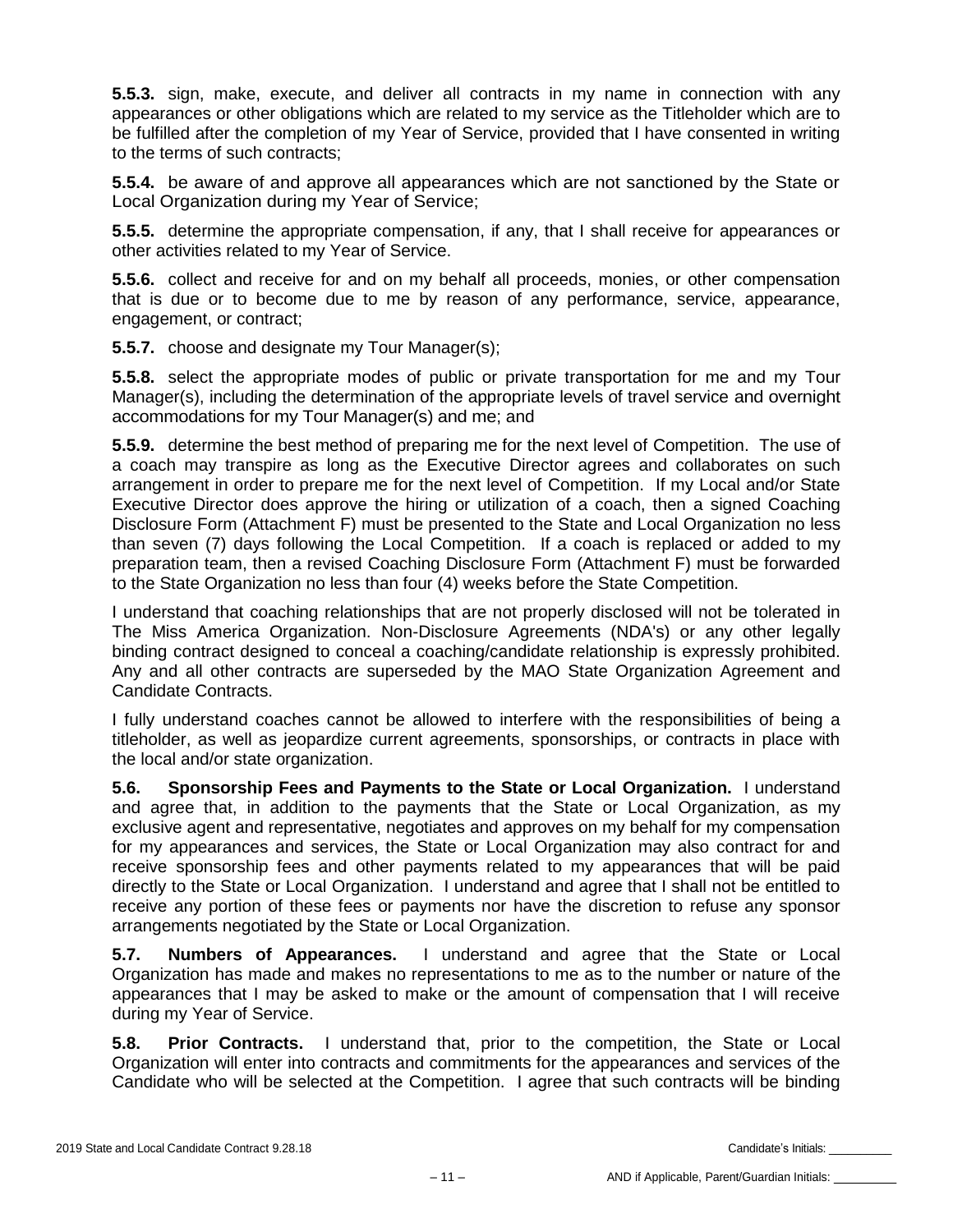on me to the same extent as if the State or Local Organization had entered into them on my behalf after the commencement of my Year of Service.

**5.9. Membership in Unions.** If and when requested by the State or Local Organization, I agree to become a member or core-member, at my election, of such unions or guilds as may be necessary in order to appear as a variety artist or for fashion purposes in any film, taped or recorded radio, or television products, commercials, motion pictures, photographic sessions, or personal appearances.

**5.10. Prohibition of Endorsement of Competing Products and Services.** I acknowledge that the State or Local Organization has contracted in the past, and will contract in the future, for the financial support of commercial companies and organizations, whose advertising commitments and other sponsorships are an important element of the financial stability of the Program. I agree that I will not in any way endorse or permit my name or likeness to be used in connection with the endorsement or advertisement of any products or services competitive to the products or services of an advertiser, sponsor, or licensee of the State or Local Organization, either during my Year of Service, unless the State or Local Organization approves such an endorsement or advertisement in writing. I understand that the State or Local Organization is under no obligation to approve or consent to any such endorsement or advertisement after the end of my Year of Service.

**5.11. Appearances after Year of Service.** After the conclusion of my Year of Service, I will not wear the crown or sash given to me as the Titleholder, nor appear as the Titleholder for the purposes of advertising or endorsing any product, person, cause, or service, unless I have received in advance the written approval of the State or Local Organization. I understand that the State or Local Organization shall not be obligated to approve any such appearance or use of the Titleholder crown and/or sash.

**5.12. Use of Titles, Words, and Symbols after Year of Service.** After the conclusion of my Year of Service, if I am advised by the State or Local Organization that, in its sole and exclusive judgment, my use of any of the titles, words, or symbols associated with the State or Local Organization and the Program has caused or is reasonably likely to cause harm to the State or Local Organization, I agree to discontinue any such use immediately. I understand and agree that the judgment of the State or Local Organization on this question shall be final and binding.

**5.13. Permanence of Restrictions.** I understand and agree that the provisions of Sections 5.11 and 5.12 of this Application and Contract shall specifically survive the termination of this Application and Contract and shall be enforceable by the State or Local Organization and binding on me in perpetuity.

**5.14. Change in Circumstances.** I understand that if, at any time between the Competition at which I am selected as the Titleholder and the completion of my Year of Service, any facts concerning my eligibility to participate in the Program should change, including, without limitation, my ability to participate fully in all activities, citizenship, marital or parental status, good character and reputation, or behavior that is or, or could be, perceived as contrary to the Program or its elements as described in Paragraph 1.1 of this contract, or if I should become, in the sole judgment of the State or Local Organization, physically unable to perform the duties and obligations relating to my Year of Service, the State or Local Organization shall have the right, in its sole discretion, to determine that I am not eligible to continue to serve as the Titleholder. In that event, the State or Local Organization may, at its option, forfeit my title and all prizes, awards, and perquisites of the position of the Titleholder, or both or either, subject to the provisions of Section 6.7 of this Application and Contract.

# **Section 6: Legal Obligations and Agreements**

**6.1. Unauthorized Use of Titles.** I acknowledge and agree that the title that I presently hold; the title "Miss LOCAL," the title "Miss STATE," the title "Miss America;" and the name and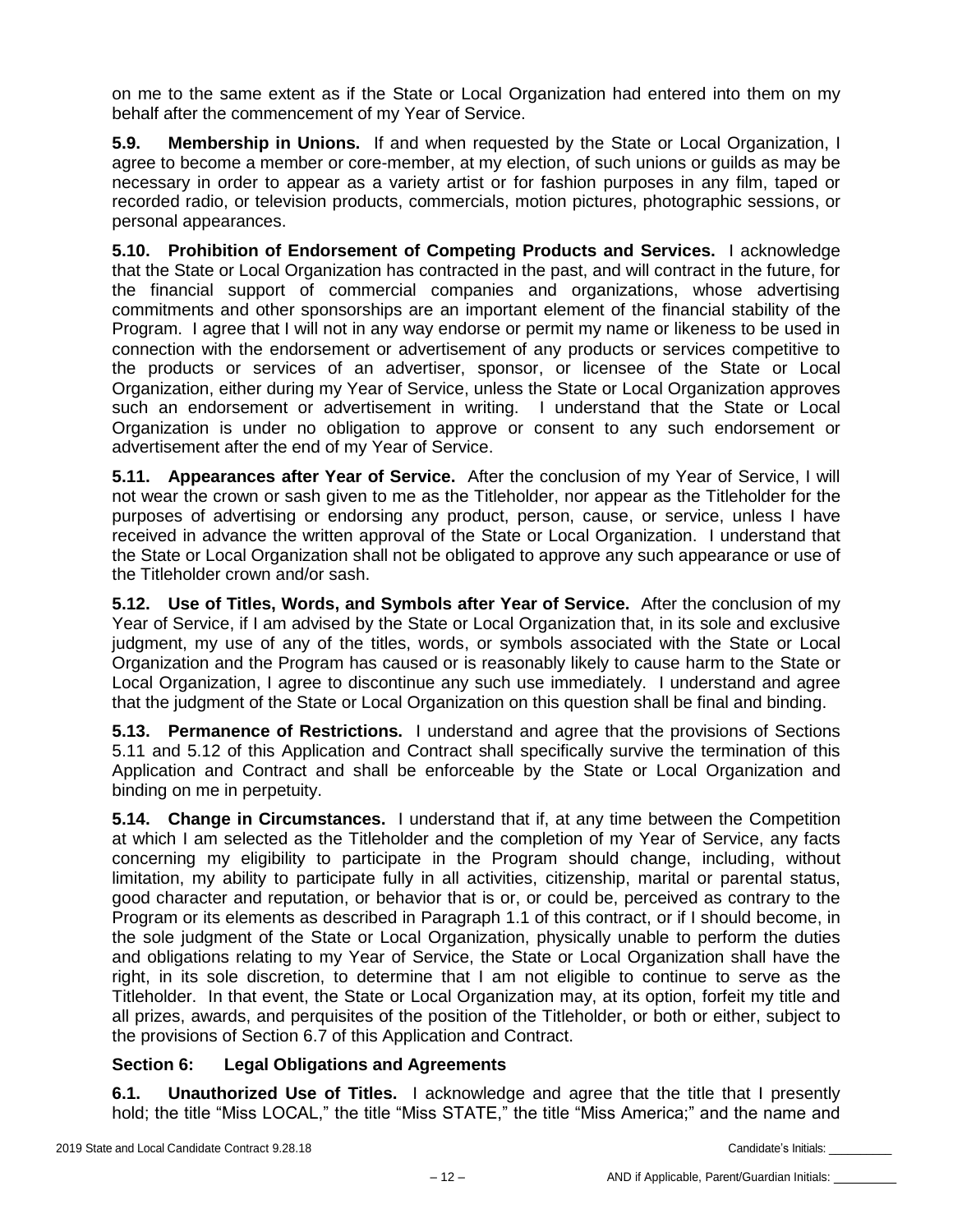designation "Miss America Pageant," "Miss America Competition" and "The Miss America Organization" are the trademarks and property of The Miss America Organization. I agree never to use, or to authorize anyone else to use, the words "Miss (Local)," Miss (State)," "Miss America," "Miss America Pageant," "Miss America Competition," or "Miss America Organization," or any similar or related phrase, in association with me or my name or likeness in any way without prior written approval from The Miss America Organization.

**6.2. Authorization of Publication.** I authorize the use of my name, likeness, photographs, pictures, physical depiction, endorsement rights, and my title(s) by the State or Local Organization and by such persons, firms, or corporations as may be approved and selected by the State or Local Organization. I will abide by the provisions of any agreement between the State or Local Organization and such persons, firms, or corporations regarding my services for advertising and promotional uses.

**6.3. Registration and Use of Domain Name.** I authorize the State or Local Organization or its licensee to register a domain name ("Internet Domain Name") in such version of my name as the State or Local Organization or its licensee may deem appropriate, in the form myname.com or any comparable variation thereof. During my tenure as the Titleholder and, if I am selected as Miss America, during my Year of Service, The Miss America Organization or its licensee shall have full authority to use my Internet Domain Name for all purposes. Thereafter, I understand that The Miss America Organization or its licensee shall transfer to me all rights to register and use my Internet Domain Name. During the period that The Miss America Organization or its licensee is authorized to register and use my Internet Domain Name, I shall not register or use, nor permit anyone else to register or use, my name or title in any form in an Internet Domain Name.

**6.4. Permanent Ownership of Rights.** All photographs, video tapes, audio tapes, motion picture films, or other recordings or reproductions made of me, whether "still" or "live," and my name, likeness, photographs, pictures, physical depiction, title, and endorsement rights (a) as a Candidate or as a participant in the events leading up to the State or Local Competition; or (b) while representing the State or Local Organization or participating in any State or Local Organization-sponsored events whether before, during, or after the Competition or, if I am selected as the Titleholder, during or after my Year of Service, including, but not limited to, events such as press interviews, judges interviews, rehearsals, and publicity events, either individually or as a member of a group, as applicable (the "Rights"), are and shall be, become and remain the property of the State or Local Organization in perpetuity. The Rights may be used and re-used by the State or Local Organization, or anyone designated and licensed by the State or Local Organization, for publicity, advertising, or any other use in any medium, all as deemed appropriate by the State or Local Organization in its sole discretion. I will ensure that all rights that any officially sanctioned photographer(s) may have in any official publicity photographs of me are released by that photographer(s) in favor and that any such photographer(s) shall provide a written release of such rights on a form acceptable to the State or Local Organization. I understand and agree that the provisions of this section shall specifically survive the termination of this Application and Contract.

**6.5. Scholarship Grants and Forfeitures.** I understand and agree that the grant of scholarships by the State or Local Organization is subject to the terms and conditions of the Scholarship Rules and Regulations attached to this Application and Contract as Attachment "D". By signing this Application and Contract, I agree to be bound by those rules and regulations. I understand that all scholarships that I may be awarded will be non-forfeitable in the event that I breach this Application and Contract or fail to perform any duties that I may have as a Candidate. I also understand and agree, however, that such scholarships may be forfeited if I have made any misrepresentations as to my eligibility to compete or if I have not complied with the rules and regulations for scholarships outlined in Attachment D.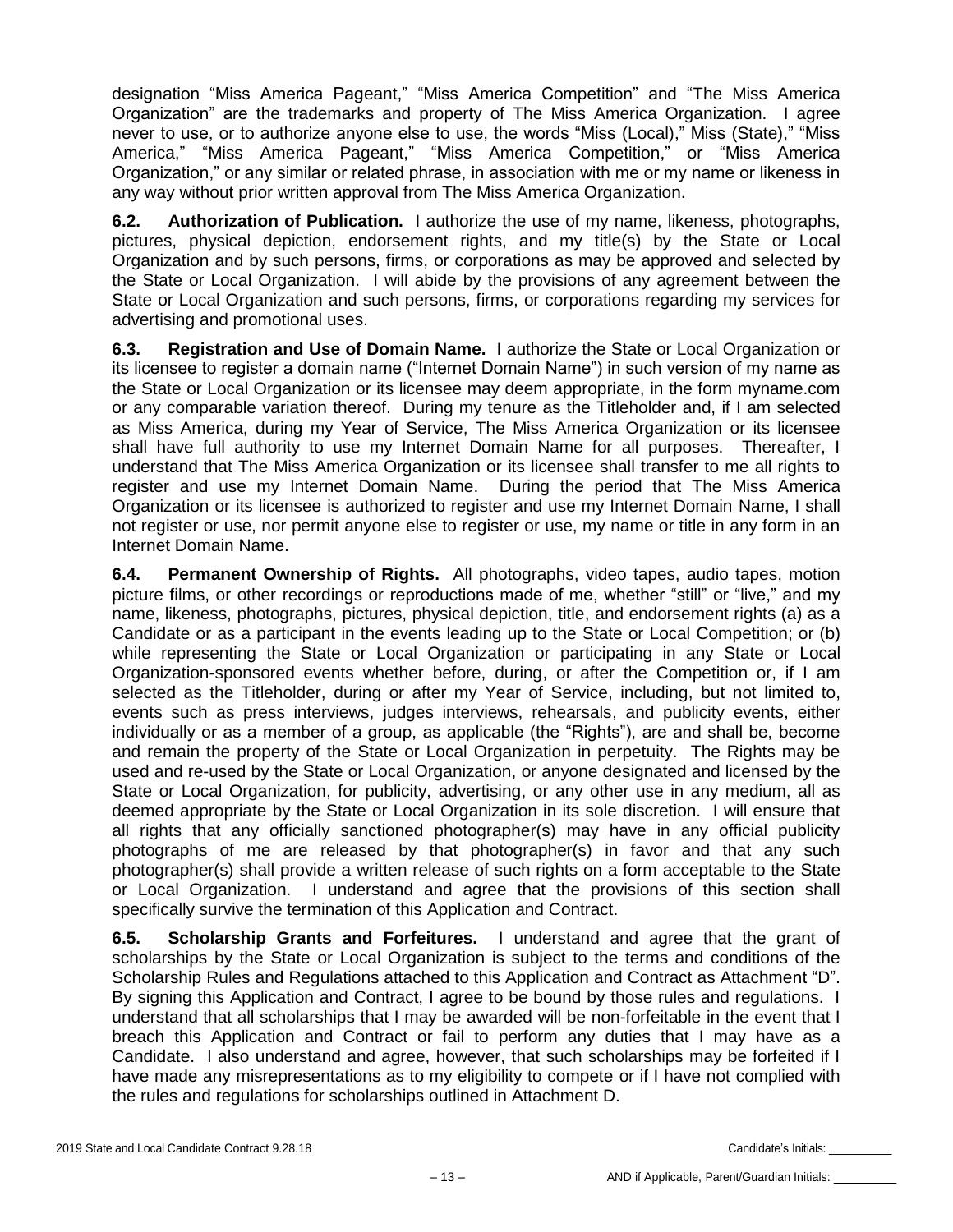I understand and agree that MAO has additional scholarship rules and regulations for scholarships awarded by MAO. If I advance to the National Finals of the Miss America Competition, or if I am a recipient of a scholarship awarded by MAO, I agree to be bound by MAO's Scholarship Rules and Regulations.

**6.6. Documents and Information; Cooperation with Inquiries.** I agree to provide the State or Local Organization, at its request, with any documents or information necessary to determine any question with regard to my initial or continuing eligibility to compete or to complete my Year of Service. I also agree to cooperate fully with any inquiry undertaken by the State or Local Organization in connection with my initial or continuing eligibility, and to provide sworn statements and any relevant documents if requested to do so by the State or Local Organization.

**6.7. Termination of Eligibility.** I understand and agree that if:

**6.7.1.** any of the representations or statements made by me in this Application and Contract or any of its attachments is determined by the State or Local Organization to be false;

**6.7.2.** there is a change of circumstances that would affect my eligibility to participate fully in the competition or, if I am selected as the Titleholder, to complete my Year of Service, including, without limitation, changes in my ability to participate in all activities, citizenship, marital or parental status, good character and reputation, or behavior that is or that the State or Local Organization perceives as contrary to the Miss America Program or its elements as described in Paragraph 1.1 of this contract, or if relevant to my eligibility to participate in the competition, my residence, employment, or educational status;

**6.7.3.** I fail to conduct myself in a manner which, in the sole and exclusive judgment of the State or Local Organization, is consistent with the standards and dignity of the Program;

**6.7.4.** I do not abide by the Rules for the Local and State Competition Finals as set forth in the competition guidelines and limitations that will be applicable to my activities if I am selected as the Titleholder; or

**6.7.5.** I suffer any medical condition or disability, which, in the sole and exclusive judgment of the State or Local Organization, impairs my ability to perform the duties, expected of me as a Candidate; then

The State or Local Organization shall have the right, in its sole and exclusive judgment, to determine that I am not eligible to participate or continue to participate in the Competition or to complete my Year of Service. In that event, all titles, awards, and perquisites of my position as a Candidate, as appropriate, shall be terminated and forfeited, subject to the provisions of Section 6.5 of this Application and Contract.

**6.8. Public Release of Information.** I understand that some elements of the Program, and in particular, the Competition and the public appearances of the Titleholder during the Year of Service, are frequently the subject of intense media and public interest and scrutiny. I further understand that it is very important for Titleholders to maintain a high level of public trust in and acceptance of the integrity of, and manner of conducting, the Competition and the qualifications and conduct of Candidates. Accordingly, I authorize the State or Local Organization, in the exercise of its sole and exclusive discretion, to release and to comment publicly upon any truthful information concerning my eligibility or continued eligibility to participate or to complete my Year of Service.

**6.9. Uniqueness of Contract and Services; Injunctions.** I understand and agree that the services and duties described in this Application and Contract are unique and extraordinary and that there is no adequate remedy at law for any breach of this Application and Contract by me. Therefore, in the event of any such breach, or in the event of such a breach that is attempted or threatened, I agree that the State or Local Organization shall be entitled to equitable relief by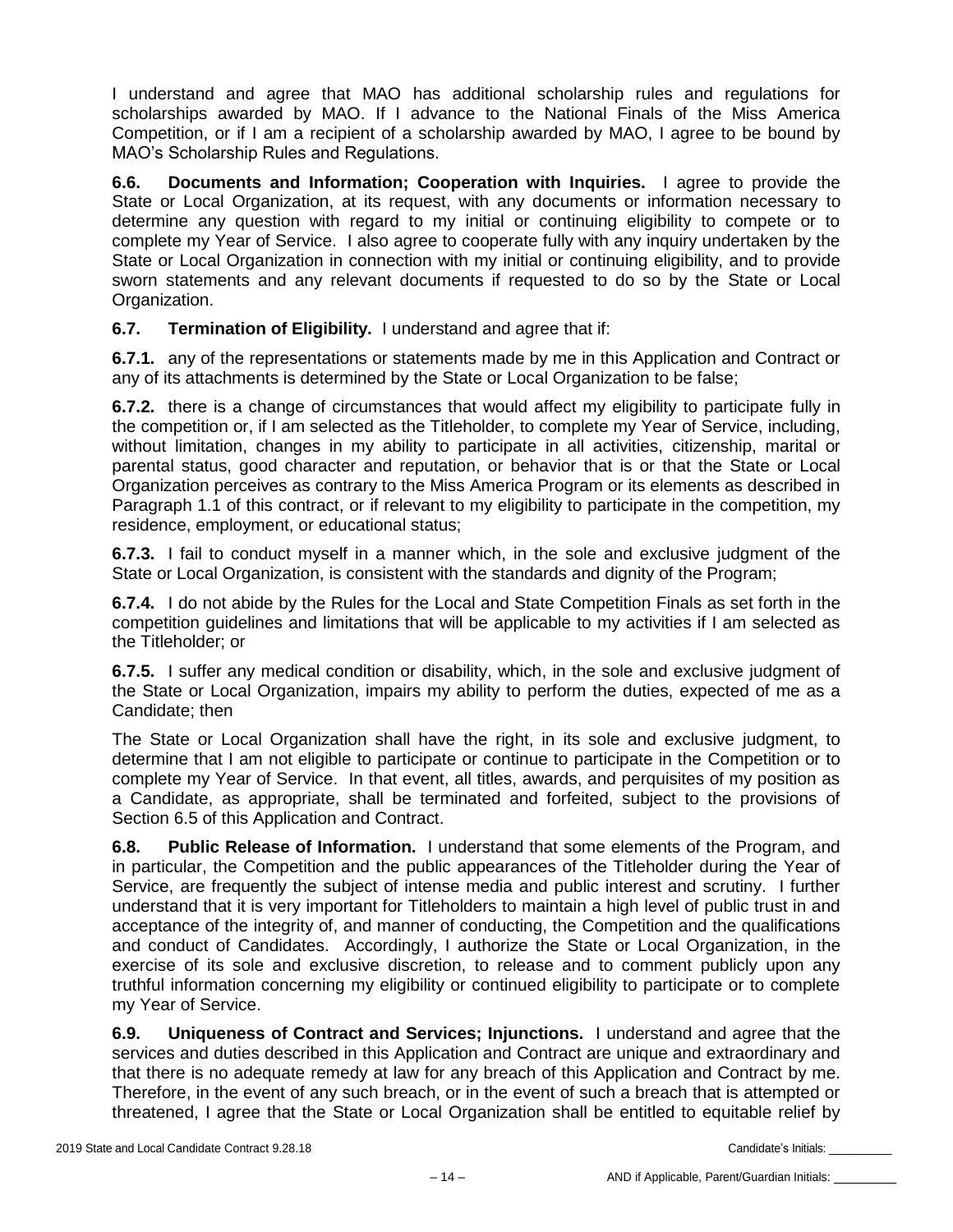way of injunction or otherwise to prevent or repair such breach or attempted or threatened breach.

**6.10. Applicability of New Jersey Law.** This Application and Contract and its attachments shall be construed and interpreted under the laws of the State of New Jersey.

**6.11. Entire Agreement; Enforceability.** When signed and approved by the State or Local Organization, this Application and Contract, together with its attachments, shall solely and exclusively determine my rights, privileges, and responsibilities to the State or Local Organization. No oral or other written statement that is in any way inconsistent with the provisions of this Application and Contract shall be binding upon me or upon the State or Local Organization. If any provision of this Application and Contract should be declared void or unenforceable, such provision shall be deemed omitted from this Application and Contract. In that event, the remainder of this Application and Contract shall remain in full force and effect.

# *[SIGNATURE PAGE]*

## **Affidavit of Candidate**

On the basis of all of these statements and agreements, I request this Application and Contract be accepted for me to participate as a Candidate in the State or Local Competition. If this Application and Contract is accepted, I agree to comply with all of the terms and conditions of this Application and Contract, together with its attachments. I understand that I have entered into a contract with both the Local program(s) named below on page 18 or subsequent page(s), and if named the Local program's titleholder, the Miss \_\_\_\_\_\_\_\_\_\_\_\_\_\_\_\_\_\_\_\_\_\_\_\_\_\_\_\_\_Organization, whose legal entity name is:

(State)

\_\_\_\_\_\_\_\_\_\_\_\_\_\_\_\_\_\_\_\_\_\_\_\_\_\_\_\_\_\_\_\_\_\_\_\_\_\_\_\_\_\_\_\_\_\_\_\_\_\_\_\_\_\_\_\_\_\_\_\_\_\_\_\_\_\_\_\_\_\_\_\_\_\_\_. (Print the State Organization's Legal Name)

\_\_\_\_\_\_\_\_\_\_\_\_\_\_\_\_\_\_\_\_\_ \_\_\_\_\_\_\_\_\_\_\_\_\_\_\_\_\_\_\_\_\_\_\_\_\_\_\_\_\_\_\_\_\_\_\_\_\_\_\_\_

**DATE CANDIDATE SIGNATURE**

**I do hereby swear that the statements made in this Application and Contract and its attachments are true.** 

Agreed this \_\_\_\_\_\_ day of \_\_\_\_\_\_\_\_\_\_\_\_, 20\_\_\_\_. (month)

**PLEASE PRINT CANDIDATE NAME**

\_\_\_\_\_\_\_\_\_\_\_\_\_\_\_\_\_\_\_\_\_\_\_\_\_\_\_\_

\_\_\_\_\_\_\_\_\_\_\_\_\_\_\_\_\_\_\_\_\_\_\_\_\_\_\_\_

**CANDIDATE SIGNATURE**

*Signature Page to 2019 MAO State and Local Candidate Contract*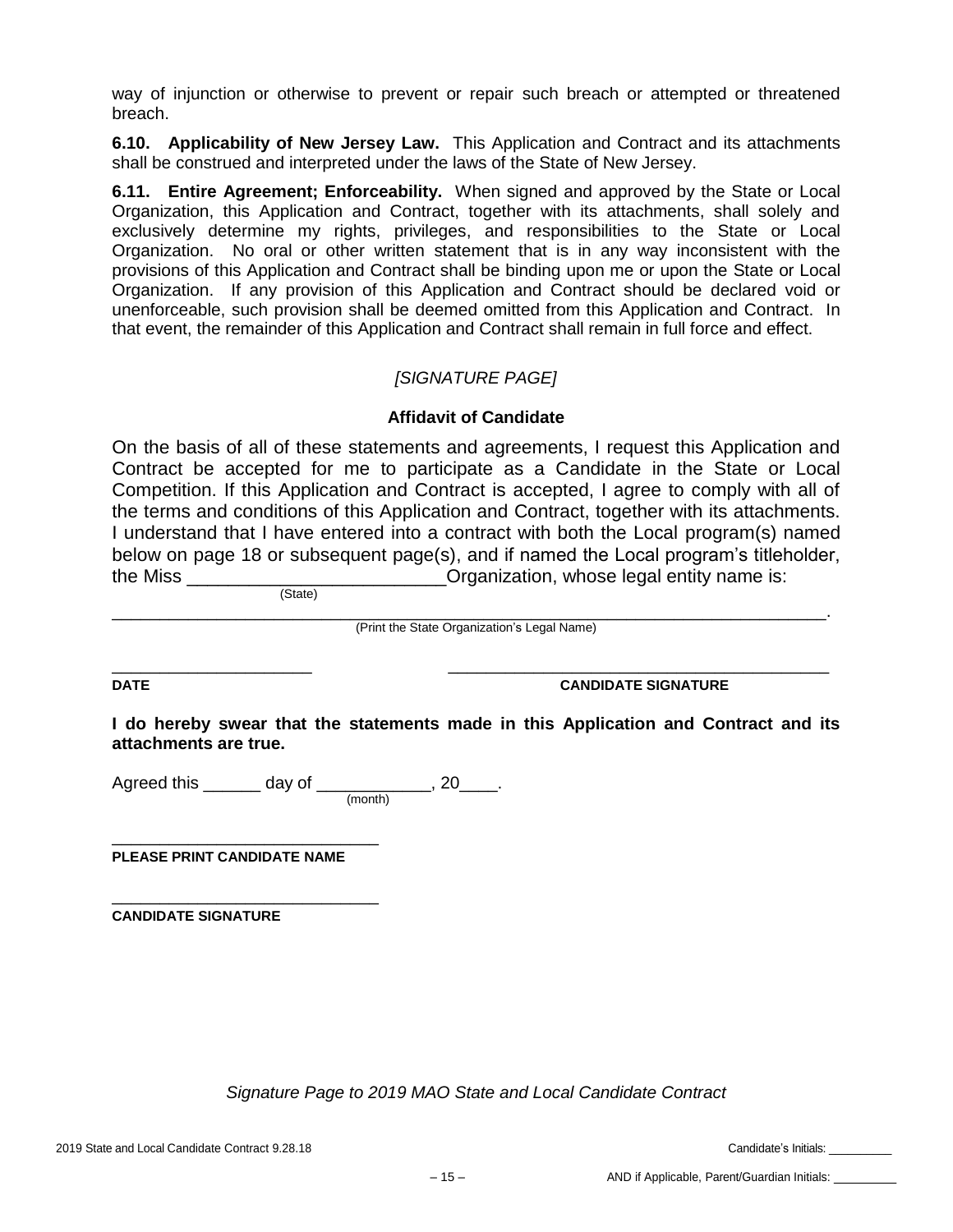## **Signature of Parent or Legal Guardian**

(To be completed by the Parent(s) or Guardian(s) of a Candidate who is not yet eighteen (18) years of age on the date of this Application and Contract)

#### **Parent or Guardian**

**I, the undersigned parent or guardian of \_\_\_\_\_\_\_\_\_\_\_\_\_\_\_\_\_\_\_\_\_\_\_\_\_\_\_\_, who is the Candidate named in this Application and Contract, of qualified age and according to law, upon my oath depose and say:**

- 1. I have read and I understand the provisions of this Application and Contract and its attachments. To the best of my knowledge, information and belief, all of the factual statements made in this Application and Contract by the Candidate are true.
- 2. I have been given the opportunity to consult with an attorney of my choosing to seek legal advice regarding this Application and Contract.
- 3. I consent to the execution of this Application and Contract by the Candidate.
- 4. On behalf of the Candidate, I agree to the terms and conditions of this Application and Contract and its attachments.
- 5. I have not previously authorized any person, firm, or corporation to use the name, photograph, picture, likeness, or any present or future title of the Candidate in connection with any endorsement or advertisement of any commercial product for or on behalf of the Candidate, nor has any other person ever been authorized to do so, other than a co-signer of this affidavit.
- 6. I shall not authorize any person, firm, or corporation to use the name, photograph, picture, likeness, or any present or future title of the Candidate in connection with any endorsement or advertisement of any commercial product for or on behalf of the Candidate other than in accordance with the terms and conditions of this Application and Contract and its attachments.

**I do hereby swear that the statements made in this Application and Contract and its attachments are true.** 

Agreed this \_\_\_\_\_\_ day of \_\_\_\_\_\_\_\_\_\_\_\_, 20\_\_\_\_. (month) \_\_\_\_\_\_\_\_\_\_\_\_\_\_\_\_\_\_\_\_\_\_\_\_\_\_\_\_\_\_\_\_\_\_ \_\_\_\_\_\_\_\_\_\_\_\_\_\_\_\_\_\_\_\_\_\_\_\_\_\_\_\_\_\_\_\_\_\_ **PLEASE PRINT PARENT/GUARDIAN PLEASE PRINT PARENT/GUARDIAN**  \_\_\_\_\_\_\_\_\_\_\_\_\_\_\_\_\_\_\_\_\_\_\_\_\_\_\_\_\_\_\_\_\_\_ \_\_\_\_\_\_\_\_\_\_\_\_\_\_\_\_\_\_\_\_\_\_\_\_\_\_\_\_\_\_\_\_\_\_ **PARENT/GUARDIAN SIGNATURE PARENT/GUARDIAN SIGNATURE**

*Parent/Guardian Affidavit to 2019 MAO State and Local Candidate Contract*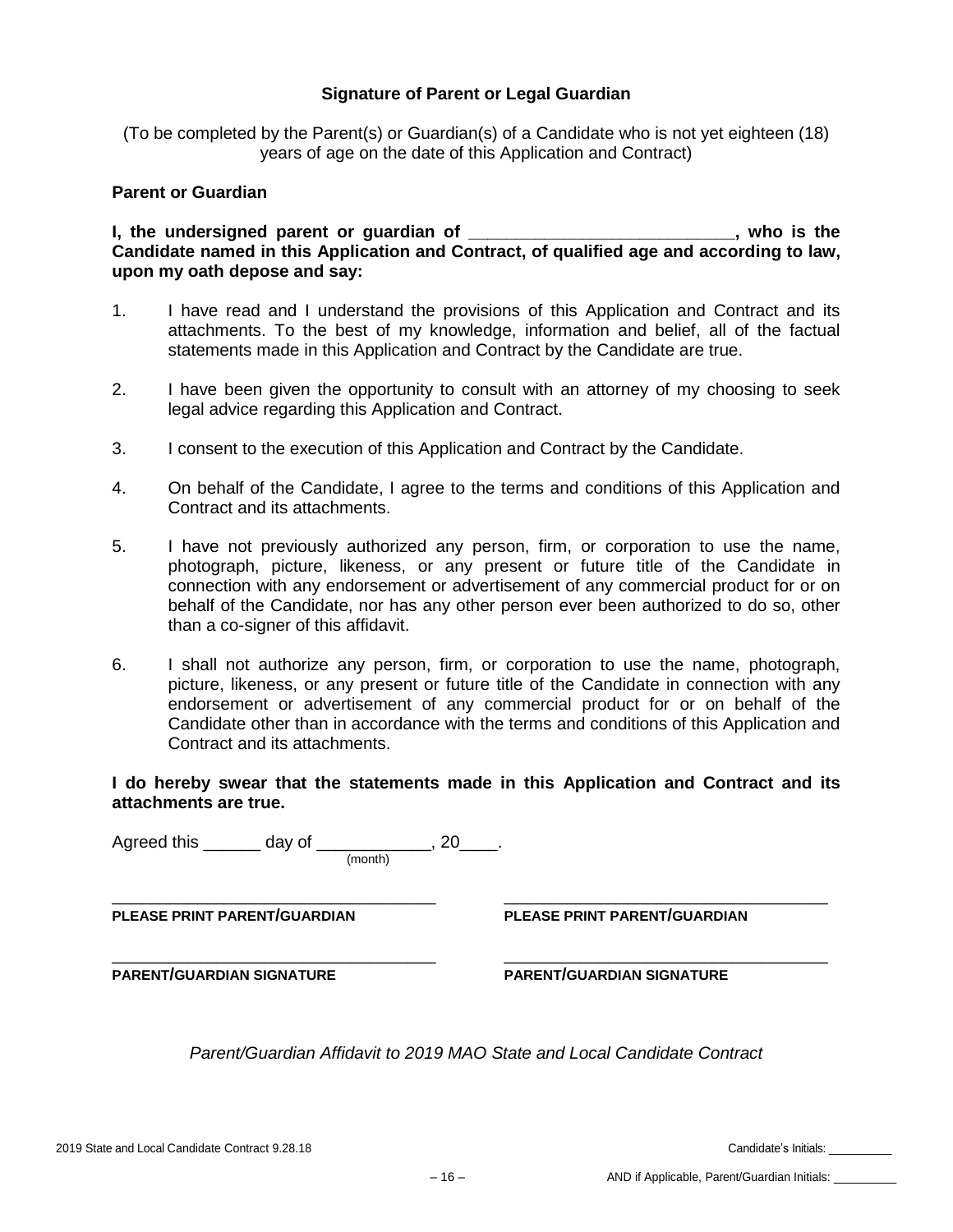## **Approval of Application and Contract for Participation**

## **Approval of "First Entered" Local Competition:**

The Miss (Local) The Miss (Local) **The Miss** (Local) **The Miss** (Local) contract, including eligibility and hereby APPROVES this Application and Contract and accepts appointment as the agent of the Candidate on the terms provided in this Application and Contract. The Candidate may compete in the Local Competition pursuant to the terms of this Application and Contract and its attachments.

| Competing for the Local Title: "Miss |  |
|--------------------------------------|--|
|                                      |  |

Date of Local Competition:

Approval Date: Signed: **LOCAL EXECUTIVE DIRECTOR SIGNATURE**

Miss \_\_\_\_\_\_\_\_\_\_\_\_\_\_\_\_\_\_\_\_\_\_\_\_\_\_\_\_\_\_Organization Print Name: \_\_\_\_\_\_\_\_\_\_\_\_\_\_ **LOCAL ORGANIZATION NAME LOCAL EXECUTIVE DIRECTOR**

#### **Approval for STATE Competition:**

The Miss (State) \_\_\_\_\_\_\_\_\_\_\_\_\_\_\_\_\_\_\_\_\_\_\_\_\_\_\_\_\_\_\_ Organization has thoroughly reviewed eligibility independent of any other local competition's determination and hereby APPROVES this Application and Contract and accepts appointment as the agent of the Candidate on the terms provided in this Application and Contract. The Candidate may compete in the State Competition pursuant to the terms of this Application and Contract and its attachments.

|                                      | ,,<br>20                                                                                                            |
|--------------------------------------|---------------------------------------------------------------------------------------------------------------------|
| Competing for the State Title: "Miss | ,,<br>20                                                                                                            |
|                                      |                                                                                                                     |
| Approval Date: ___________________   | <b>STATE EXECUTIVE DIRECTOR SIGNATURE</b>                                                                           |
| <b>STATE ORGANIZATION NAME</b>       | Miss _____________________Organization Print Name: _____________________________<br><b>STATE EXECUTIVE DIRECTOR</b> |

*Approval Page to 2019 MAO State and Local Candidate Contract*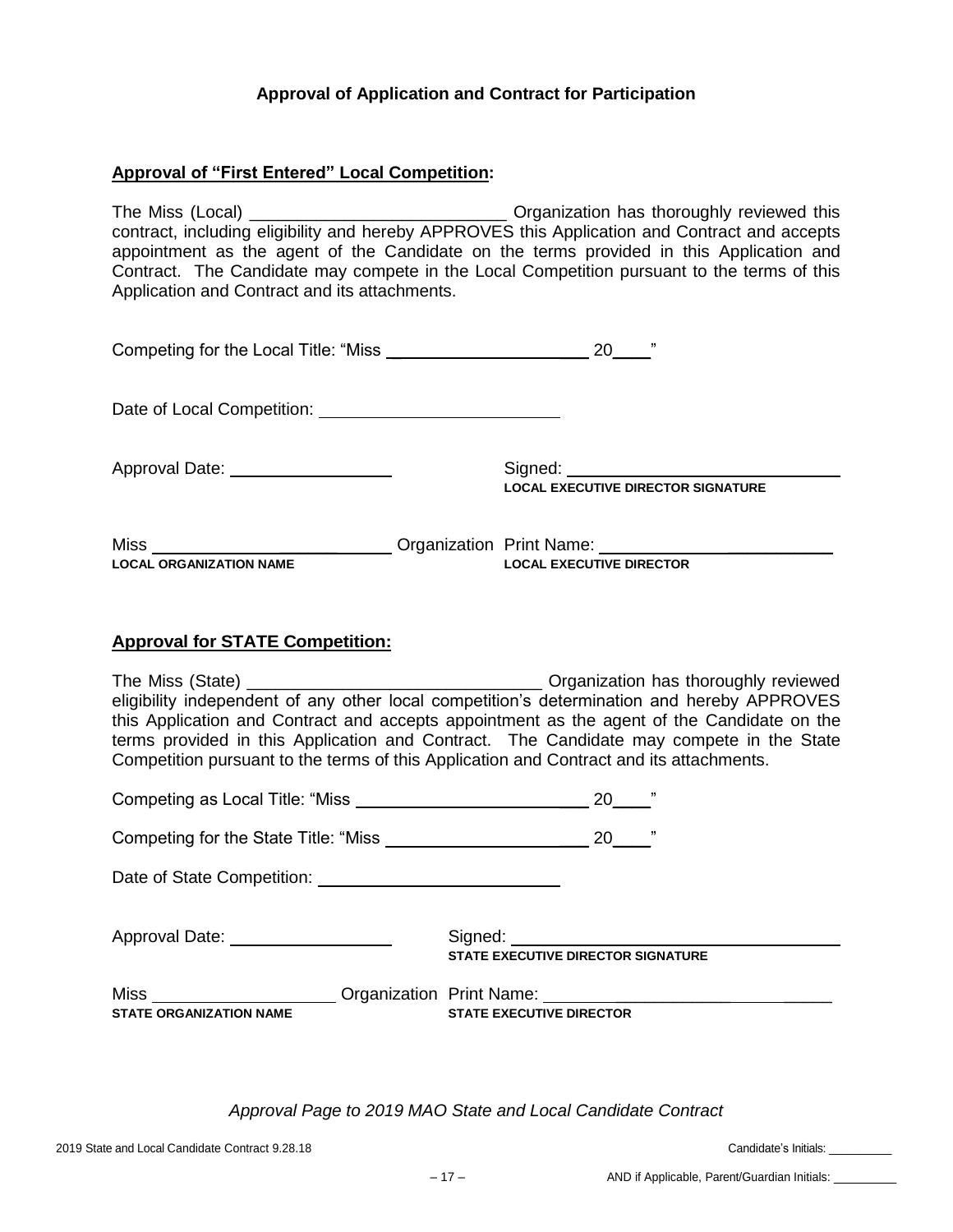## **Approval of Application and Contract for Participation - Continued**

#### **Approval for 'Subsequent Entered' Local Competition(s):**

**NOTE: Each subsequent Local Chapter or entity accepting a candidate's application must sign off with the name of the title they award, or if they are incorporated under the laws of their specific state, must enter their full corporate name. (E.g. Miss Winnipesaukee Scholarship Program, Inc.)**

(make copies of this page if entering more than Two Local Competitions – each Local Competition entered must include this page authorized for the Application and Contract):

The Miss (Local) \_\_\_\_\_\_\_\_\_\_\_\_\_\_\_\_\_\_\_\_\_\_\_\_\_\_\_\_\_ Organization has thoroughly reviewed eligibility independent of any other local competition's determination and hereby APPROVES this Application and Contract and accepts appointment as the agent of the Candidate on the terms provided in this Application and Contract. The Candidate may compete in the Local Competition pursuant to the terms of this Application and Contract and its attachments.

| Competing for the Local Title: "Miss" | "<br>20 |                                           |
|---------------------------------------|---------|-------------------------------------------|
|                                       |         |                                           |
| Approval Date: ____________________   |         | <b>LOCAL EXECUTIVE DIRECTOR SIGNATURE</b> |
| Miss                                  |         |                                           |
| <b>LOCAL ORGANIZATION NAME</b>        |         | <b>LOCAL EXECUTIVE DIRECTOR</b>           |

#### **Approval for 'Subsequent Entered Local Competition(s):**

**NOTE: Each subsequent Local Chapter or entity accepting a candidate's application must sign off with the name of the title they award, or if they are incorporated under the laws of their specific state, must enter their full corporate name. (E.g. Miss Winnipesaukee Scholarship Program, Inc.)**

The Miss (Local) \_\_\_\_\_\_\_\_\_\_\_\_\_\_\_\_\_\_\_\_\_\_\_\_\_\_\_\_\_ Organization has thoroughly reviewed eligibility independent of any other local competition's determination and hereby APPROVES this Application and Contract and accepts appointment as the agent of the Candidate on the terms provided in this Application and Contract. The Candidate may compete in the Local Competition pursuant to the terms of this Application and Contract and its attachments.

|                                                                                                                    | <b>20</b>                                 | ,, |
|--------------------------------------------------------------------------------------------------------------------|-------------------------------------------|----|
|                                                                                                                    |                                           |    |
|                                                                                                                    | <b>LOCAL EXECUTIVE DIRECTOR SIGNATURE</b> |    |
| Miss ______________________________Organization Print Name: ____________________<br><b>LOCAL ORGANIZATION NAME</b> | <b>LOCAL EXECUTIVE DIRECTOR</b>           |    |

*Approval Page to 2019 MAO State and Local Candidate Contract*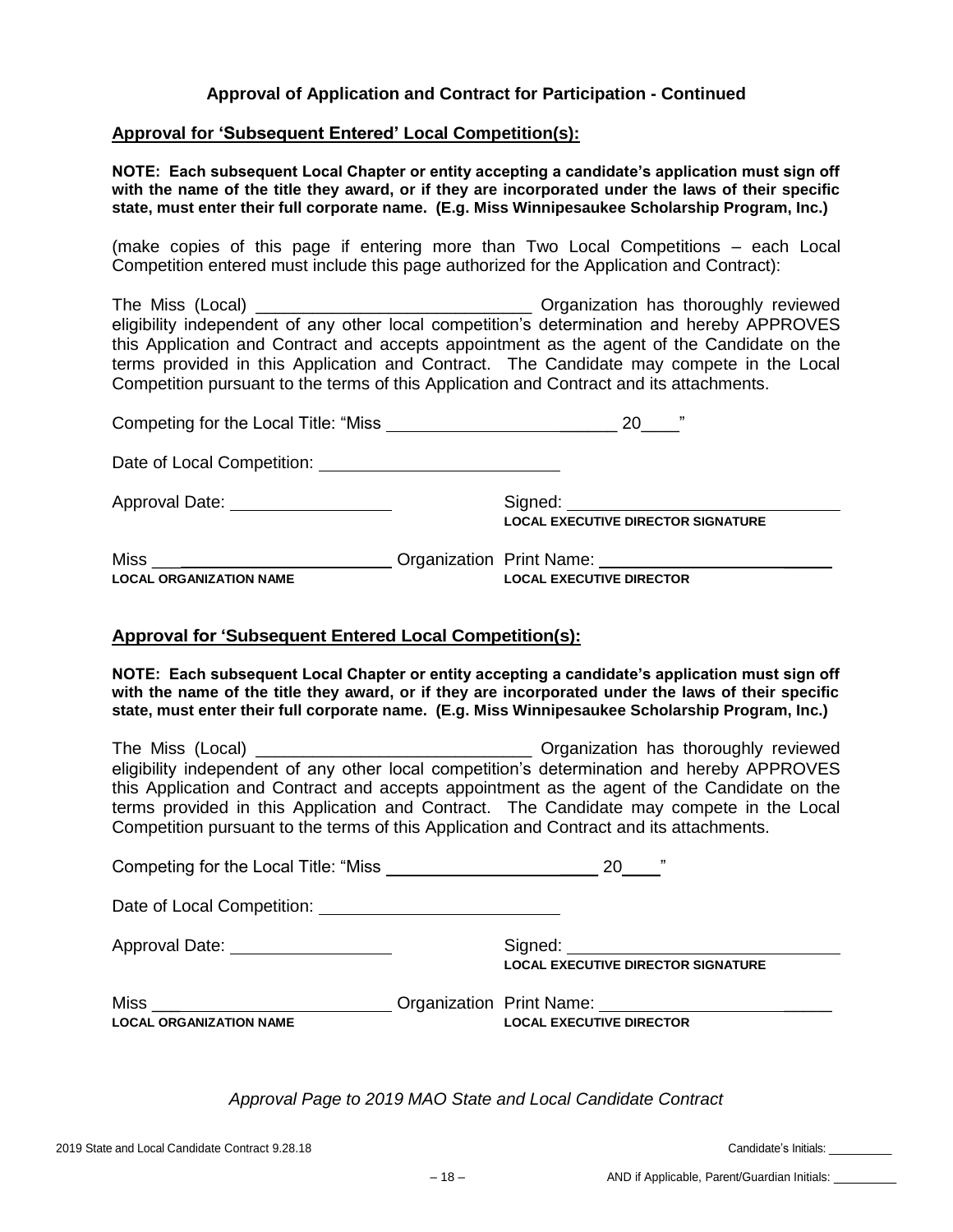#### **Attachment A Supplemental Fact Sheet** Page 1

|                                             | Full Name (as you wish it listed in Program Book): _____________________________ |                                                                                                                                                                                                                               |  |  |  |  |
|---------------------------------------------|----------------------------------------------------------------------------------|-------------------------------------------------------------------------------------------------------------------------------------------------------------------------------------------------------------------------------|--|--|--|--|
|                                             |                                                                                  |                                                                                                                                                                                                                               |  |  |  |  |
|                                             | Date of Birth: The Contract of Birth:                                            | Age: when the contract of the contract of the contract of the contract of the contract of the contract of the contract of the contract of the contract of the contract of the contract of the contract of the contract of the |  |  |  |  |
|                                             |                                                                                  |                                                                                                                                                                                                                               |  |  |  |  |
|                                             |                                                                                  |                                                                                                                                                                                                                               |  |  |  |  |
|                                             |                                                                                  |                                                                                                                                                                                                                               |  |  |  |  |
| <b>College Information (if applicable):</b> |                                                                                  |                                                                                                                                                                                                                               |  |  |  |  |
|                                             |                                                                                  |                                                                                                                                                                                                                               |  |  |  |  |
|                                             |                                                                                  |                                                                                                                                                                                                                               |  |  |  |  |
|                                             |                                                                                  |                                                                                                                                                                                                                               |  |  |  |  |
|                                             |                                                                                  |                                                                                                                                                                                                                               |  |  |  |  |
|                                             |                                                                                  |                                                                                                                                                                                                                               |  |  |  |  |
|                                             | $(2) \qquad \qquad \overbrace{\qquad \qquad }$                                   |                                                                                                                                                                                                                               |  |  |  |  |
|                                             | (3)                                                                              |                                                                                                                                                                                                                               |  |  |  |  |
|                                             |                                                                                  |                                                                                                                                                                                                                               |  |  |  |  |
|                                             |                                                                                  |                                                                                                                                                                                                                               |  |  |  |  |
|                                             | <b>Graduate School Information (if applicable):</b>                              |                                                                                                                                                                                                                               |  |  |  |  |
|                                             |                                                                                  |                                                                                                                                                                                                                               |  |  |  |  |
|                                             |                                                                                  |                                                                                                                                                                                                                               |  |  |  |  |
|                                             |                                                                                  |                                                                                                                                                                                                                               |  |  |  |  |
|                                             |                                                                                  |                                                                                                                                                                                                                               |  |  |  |  |
|                                             |                                                                                  |                                                                                                                                                                                                                               |  |  |  |  |

#### **What type of talent will you present?**

(Indicate if you will dance (ballet, tap, etc.), sing (classical, popular, etc.), play a musical instrument (which one?), perform a comedy reading, dramatic skit, etc. - the exact title of your talent presentation is not needed.)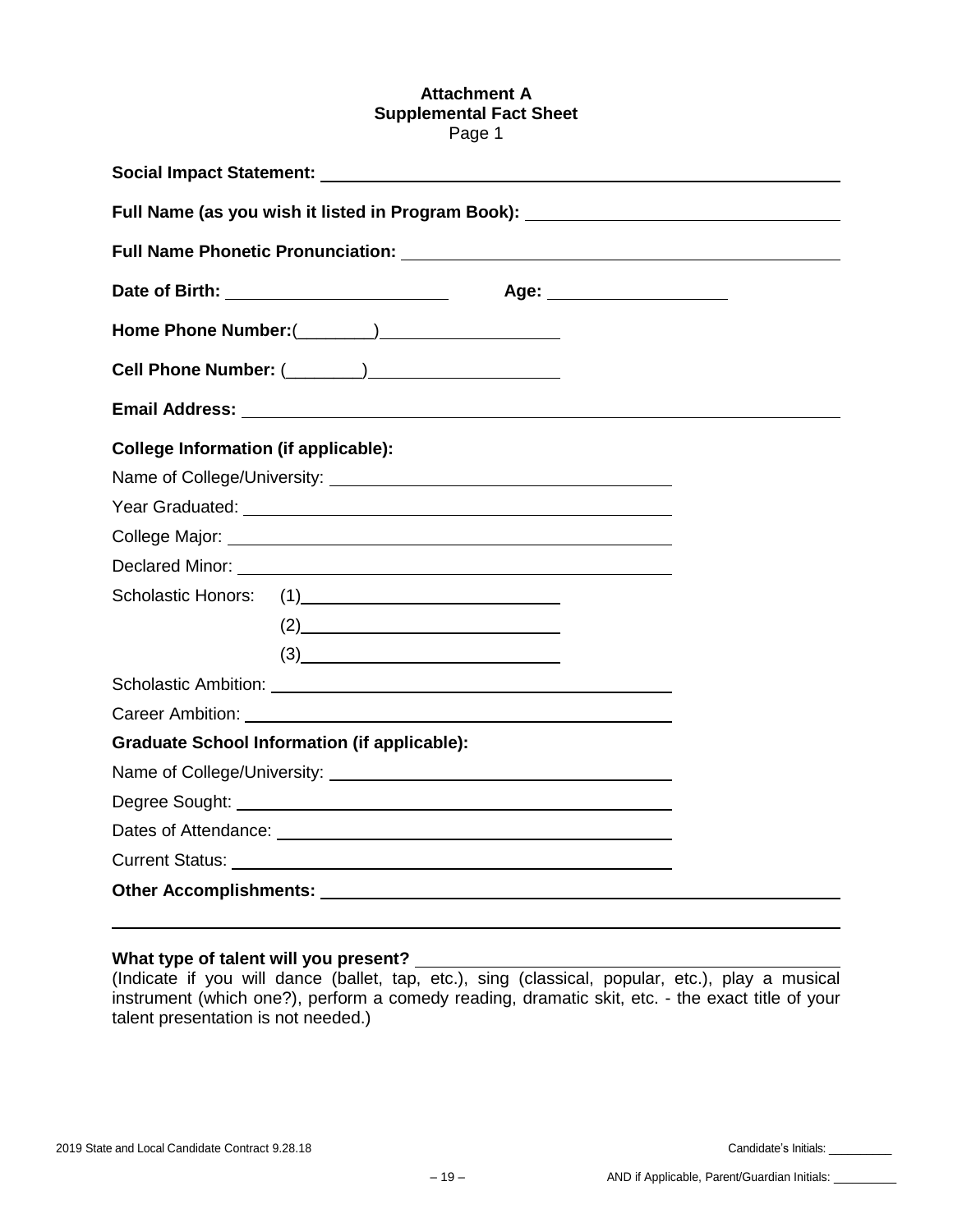#### **Attachment A Supplemental Fact Sheet** Page 2

| Special training in music, drama, dance, art: __________________________________                                                                                                                                               |                       |  |  |  |
|--------------------------------------------------------------------------------------------------------------------------------------------------------------------------------------------------------------------------------|-----------------------|--|--|--|
| ,我们也不会有什么?""我们的人,我们也不会有什么?""我们的人,我们也不会有什么?""我们的人,我们也不会有什么?""我们的人,我们也不会有什么?""我们的人                                                                                                                                               |                       |  |  |  |
|                                                                                                                                                                                                                                |                       |  |  |  |
|                                                                                                                                                                                                                                |                       |  |  |  |
| <b>Brothers and Sisters:</b>                                                                                                                                                                                                   |                       |  |  |  |
| Name: Name:                                                                                                                                                                                                                    | Age: ________________ |  |  |  |
|                                                                                                                                                                                                                                | Age: _______________  |  |  |  |
|                                                                                                                                                                                                                                | Age: ______________   |  |  |  |
| Other interesting facts about yourself: example and all the set of the set of the set of the set of the set of the set of the set of the set of the set of the set of the set of the set of the set of the set of the set of t |                       |  |  |  |
|                                                                                                                                                                                                                                |                       |  |  |  |
|                                                                                                                                                                                                                                |                       |  |  |  |
|                                                                                                                                                                                                                                |                       |  |  |  |

The Miss America Organization encourages the young women who participate in the Program to become involved in the community by supporting Children's Miracle Network Hospitals. In addition to CMN Hospitals, if you choose to support a personal issue, what personal issue would you want to address during your Year of Service?

#### **Attachments included check here:**

- (\_\_\_\_) Copy of Birth Certificate (Section 2.2)
- (\_\_\_\_) Copy of Driver's License or Government Issued Identification Card (Section 2.2 & 2.3.1)
- ) Proof of Residence (Section 2.3.1)
- (\_\_\_\_) Official College Transcript (Section 2.3.2.1)
- (\_\_\_\_) Official Transcript of College Registration for Current Classes (Section 2.3.2.2)
- (2.3.2.3) Copy of College Degree (Section 2.3.2.3)
- (\_\_\_\_) Official Graduate School Transcript (Section 2.3.2.4)
- (\_\_\_\_) Official Transcript of Graduate School Registration for Current Classes (Section 2.3.2.5)
- (Copy of Graduate School Degree (Section 2.3.2.6)
- (\_\_\_\_) Employer W-2 Form (Section 2.3.3)
- ) Income Tax Filing (Section 2.3.3)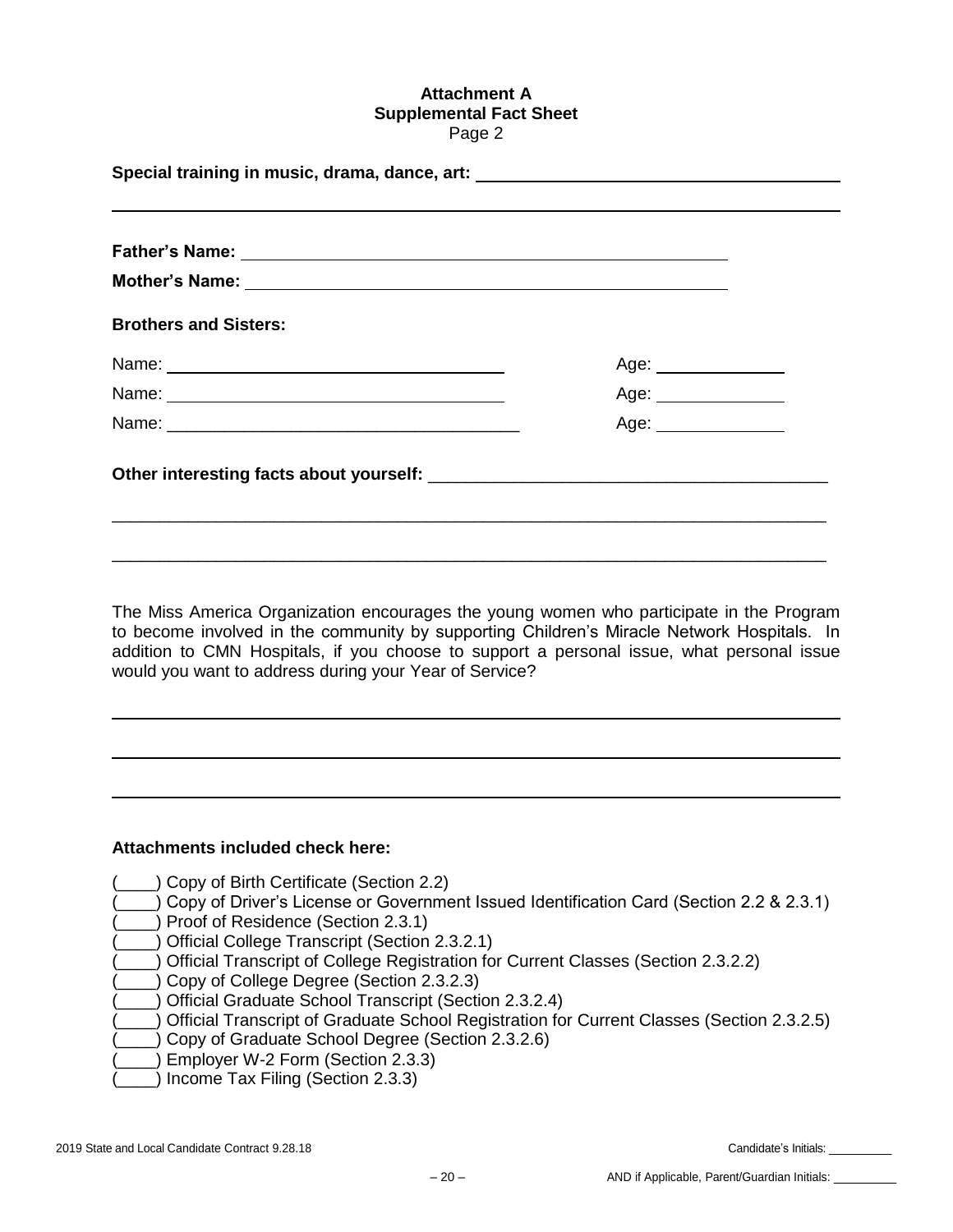## **Attachment B Emergency Information Form** Page 1

| Please provide the following information in addition to the information referenced in Section 3.2.                                                                                                                                   |  |  |  |  |
|--------------------------------------------------------------------------------------------------------------------------------------------------------------------------------------------------------------------------------------|--|--|--|--|
|                                                                                                                                                                                                                                      |  |  |  |  |
|                                                                                                                                                                                                                                      |  |  |  |  |
| Home Address: <u>New York: William School School School School School School School School School School School School School School School School School School School School School School School School School School School </u> |  |  |  |  |
| <b>EMERGENCY CONTACT INFORMATION</b>                                                                                                                                                                                                 |  |  |  |  |
|                                                                                                                                                                                                                                      |  |  |  |  |
|                                                                                                                                                                                                                                      |  |  |  |  |
|                                                                                                                                                                                                                                      |  |  |  |  |
| Home Phone: __________________Office: ___________________Cell: _________________                                                                                                                                                     |  |  |  |  |
| <b>MEDICAL INSURANCE</b>                                                                                                                                                                                                             |  |  |  |  |
|                                                                                                                                                                                                                                      |  |  |  |  |
|                                                                                                                                                                                                                                      |  |  |  |  |
| Policy Number: National According to the Contract of the Contract of the Contract of the Contract of the Contract of the Contract of the Contract of the Contract of the Contract of the Contract of the Contract of the Contr       |  |  |  |  |
|                                                                                                                                                                                                                                      |  |  |  |  |
| Subscriber's Address Through the Date of the Respective Competition(s): ________________                                                                                                                                             |  |  |  |  |
|                                                                                                                                                                                                                                      |  |  |  |  |
| Relation of Subscriber to You:                                                                                                                                                                                                       |  |  |  |  |
| Self _______ Parent/Guardian _______ Other ______                                                                                                                                                                                    |  |  |  |  |
| <b>DENTAL INSURANCE</b>                                                                                                                                                                                                              |  |  |  |  |
|                                                                                                                                                                                                                                      |  |  |  |  |
|                                                                                                                                                                                                                                      |  |  |  |  |
| Policy Number: National Accounts and Accounts and Accounts and Accounts and Accounts and Accounts and Accounts and Accounts and Accounts and Accounts and Accounts and Accounts and Accounts and Accounts and Accounts and Acc       |  |  |  |  |
|                                                                                                                                                                                                                                      |  |  |  |  |
|                                                                                                                                                                                                                                      |  |  |  |  |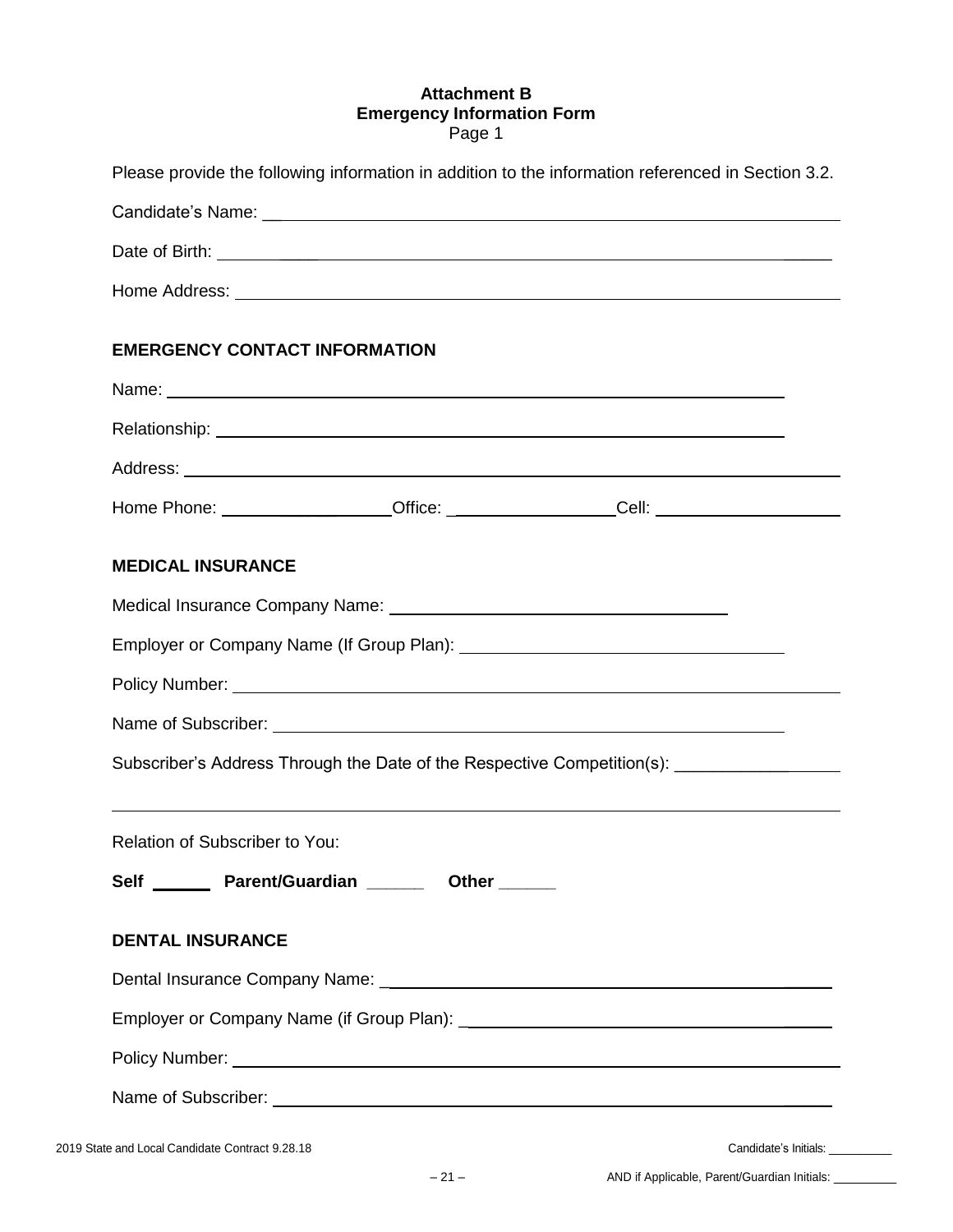## **Attachment B Emergency Information Form** Page 2

| Subscriber's Address Through the Date of the Respective Competition(s): _______________             |  |  |  |  |
|-----------------------------------------------------------------------------------------------------|--|--|--|--|
| Relation of Subscriber to You:                                                                      |  |  |  |  |
| Self _______ Parent/Guardian _______ Other ______                                                   |  |  |  |  |
|                                                                                                     |  |  |  |  |
| Office: _____________                                                                               |  |  |  |  |
|                                                                                                     |  |  |  |  |
|                                                                                                     |  |  |  |  |
|                                                                                                     |  |  |  |  |
| Prescribed Medications You Are Currently Taking: _______________________________                    |  |  |  |  |
| Over-the-Counter Medications You Are Currently Taking: _________________________                    |  |  |  |  |
| Vitamins and/or Supplements You Are Currently Taking: __________________________                    |  |  |  |  |
|                                                                                                     |  |  |  |  |
|                                                                                                     |  |  |  |  |
|                                                                                                     |  |  |  |  |
|                                                                                                     |  |  |  |  |
| For Meal Planning Purposes, Please List All Food Allergies (e.g., Nuts, Gluten Free, Seafood,       |  |  |  |  |
| etc.) and/or Food Preferences (e.g., Vegetarian, No Seafood, etc.): _______________________________ |  |  |  |  |
|                                                                                                     |  |  |  |  |
| List Any Physical Challenges That Could Cause You Discomfort: __________________                    |  |  |  |  |

## **PLEASE ATTACH A COPY OF YOUR INSURANCE CARDS, INCLUDING MEDICAL, PRESCRIPTION, AND DENTAL (FRONT AND BACK).**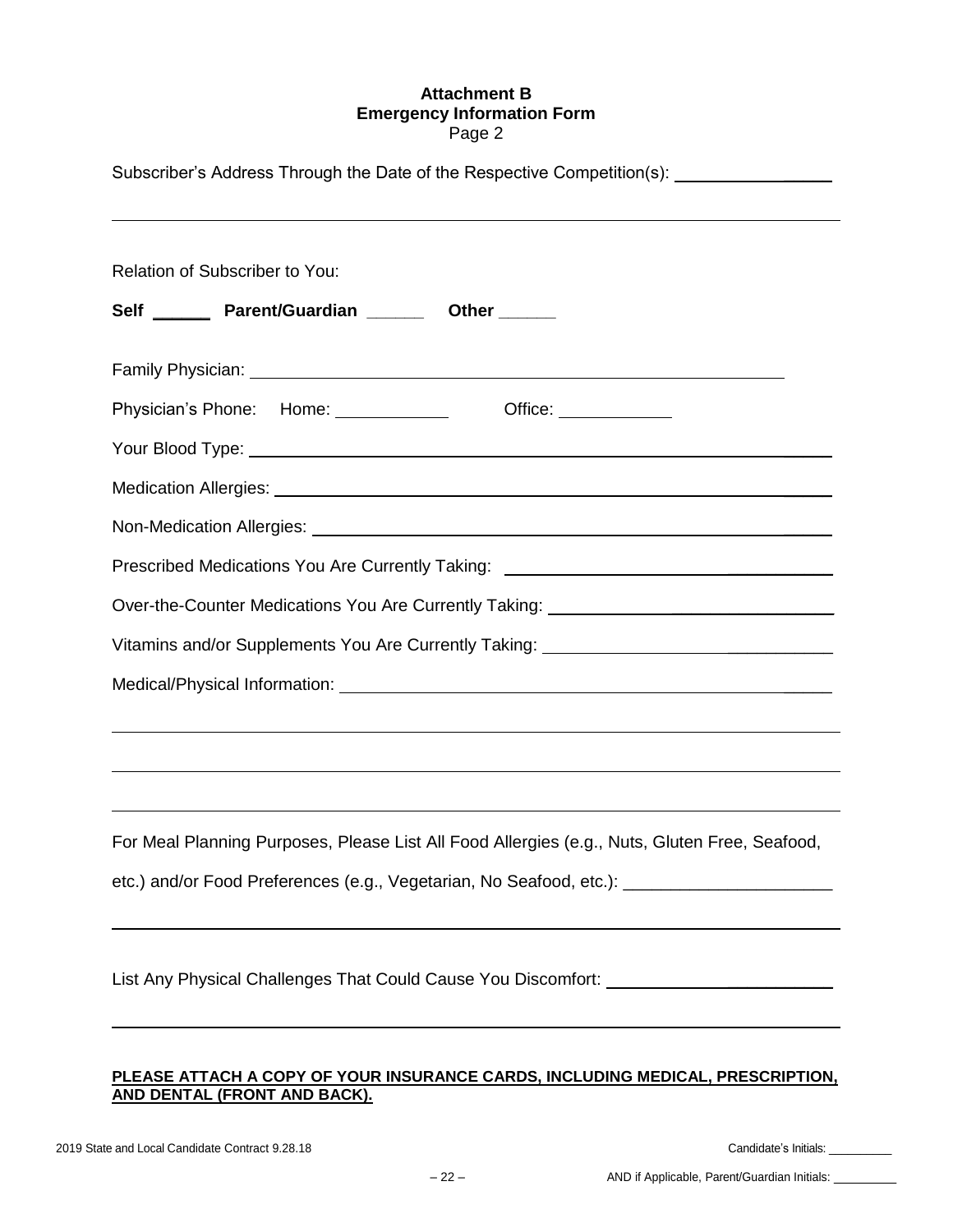## **Attachment C Medical Responsibility and Authorization Form**

#### **Medical and/or Dental Insurance**

I certify the policy(s) named above is now in force and will be maintained through the date of the State or Local Competition in which I am competing. I understand that candidates are responsible for all medical/dental expenses incurred during the time in which they participate in any State or Local Competition, including any activities regarding same, and that neither Local/State Organization nor its medical insurance plan will be responsible for any such expenses. I certify that the above information is true and accurate.

## **CANDIDATE SIGNATURE AND DATE\* PARENT/GUARDIAN SIGNATURE AND DATE\***

*\*If the candidate is below the age of 18, the parent or guardian must sign the above Medical Responsibility and Authorization Information Form. In all other cases, either the candidate or her parent/guardian may sign. The completed form must be returned with the candidate contract.*

\_\_\_\_\_\_\_\_\_\_\_\_\_\_\_\_\_\_\_\_\_\_\_\_\_\_\_\_\_\_\_\_\_\_\_ \_\_\_\_\_\_\_\_\_\_\_\_\_\_\_\_\_\_\_\_\_\_\_\_\_\_\_\_\_\_\_\_\_\_\_\_\_\_

#### **No Medical and/or Dental Insurance**

I certify that I do not have medical and/or dental insurance coverage, and I understand that candidates are fully responsible for any and all medical/dental expenses incurred during the time in which they participate and that neither the Local/State Organization nor its medical insurance plan will be responsible for any such expenses. I certify that the above information is true and accurate.

\_\_\_\_\_\_\_\_\_\_\_\_\_\_\_\_\_\_\_\_\_\_\_\_\_\_\_\_\_\_\_\_\_\_\_ \_\_\_\_\_\_\_\_\_\_\_\_\_\_\_\_\_\_\_\_\_\_\_\_\_\_\_\_\_\_\_\_\_\_\_\_\_\_

 **CANDIDATE SIGNATURE AND DATE\* PARENT/GUARDIAN SIGNATURE AND DATE\***

*\*If the candidate is below the age of 18, the parent or guardian must sign the above Medical Responsibility and Authorization Information Form. In all other cases, either the candidate or her parent/guardian may sign. The completed form must be returned with the candidate contract.*

#### **Pre-Authorization for Medical Treatment Regarding Candidates below the Age of 18:**

I hereby authorize a physician, nurse, or other appropriate health care provider to perform medical treatment deemed necessary for:

\_\_\_\_\_\_\_\_\_\_\_\_\_\_\_\_\_\_\_\_\_\_\_\_\_\_\_\_\_\_\_\_\_\_\_\_\_\_\_\_\_\_\_\_. **(CANDIDATE NAME)**

**PARENT/GUARDIAN SIGNATURE AND DATE**

\_\_\_\_\_\_\_\_\_\_\_\_\_\_\_\_\_\_\_\_\_\_\_\_\_\_\_\_\_\_\_\_\_\_\_\_\_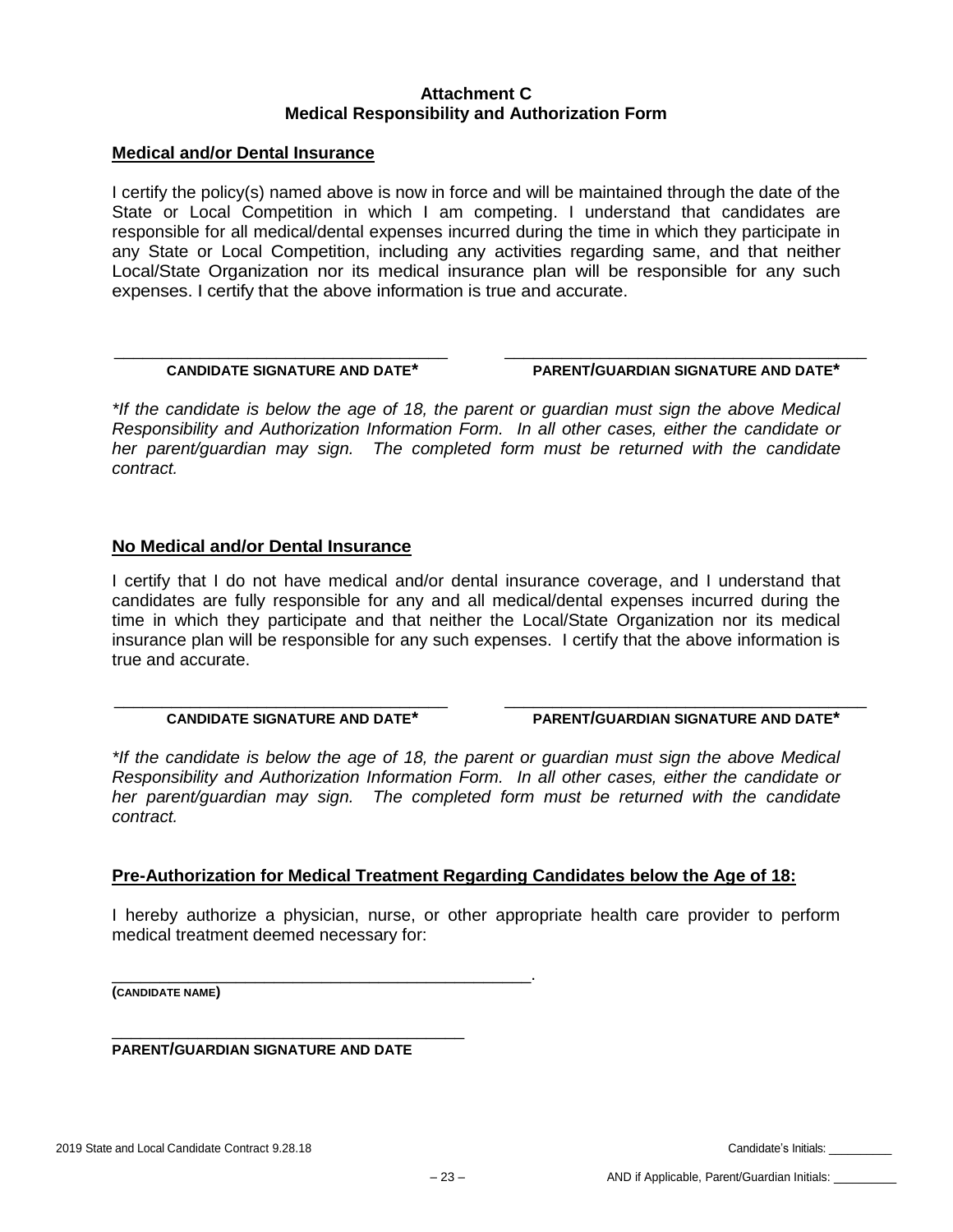## **Attachment D 2018 State and Local Scholarship Rules and Regulations**

State Organization will award scholarships under the following circumstances: (Please note, in some circumstances, a State Organization's affiliated 501(c)3 foundation may not allow scholarship funds to be utilized for student loans or computer equipment.)

## **1) SCHOLARSHIP USAGE:**

Scholarship funds may be applied to tuition, textbooks, and other appropriate mandatory educational expenses. All unusual or questionable items of expense must be referred to the State Organization's Scholarship Committee with as much information as possible, and far enough in advance, for consideration of approval. Amounts received as scholarship payments are taxable income to the extent that they exceed "Qualified Tuition and Related Expenses." Qualified Tuition and Related Expenses are defined as tuition and fees required for a student's enrollment or attendance at an educational organization, including: tuition, fees, books, supplies, and equipment required of all students in the particular course of instruction.

Payments for on-campus room and board will be made directly to the educational institution (or for off campus housing if permitted by your state-affiliated 501(c)3 foundation). All such requests must be accompanied by appropriate documentation from the educational institution (or fullyexecuted lease agreement) evidencing the charges for same. In order to qualify, candidates must maintain at least twelve (12) credit hours as a full-time student, nine (9) credit hours as a part-time student, or nine (9) credit hours as a graduate student. Payments do not cover key fees or deposits. Utilities (electric, gas, cable, phone, etc.) are also not covered.

Payment of all approved expenditures must be made directly to the college, university, or other accredited institution of higher learning as recognized by the US Department of Education upon receipt of a detailed current tuition statement reflecting a balance due the school, unless extenuating circumstances exist (with the exception of computer or musical equipment expenses outlined in Paragraph 2 below). Payment to any non-domestic institution of higher learning must have a U.S. federal tax identification number. Personal reimbursements to scholarship recipients will not be honored. Please note, the amount requested may not exceed the amount due. When requesting an award, it is the student's responsibility to ensure proper planning and time allotment to process the scholarship request in order to meet all deadlines. The State Organization suggests allowing a minimum of thirty (30) days to process a scholarship request.

*Please note, it is each candidate's obligation to determine whether the scholarship, in whole or part, is includable in gross taxable income, regardless of whether a Form 1099 has been issued by either the State Organization or the State Organization's affiliated 501(c)3 foundation. Candidates are encouraged to consult a tax advisor regarding the taxability of the scholarship payments.*

#### **2) REQUESTING USAGE:**

Requests for scholarships are initially submitted to the State Organization and are forwarded to the State Scholarship Committee for its review and approval. Requests are processed upon written receipt of statements from colleges and schools or from the candidate for other educational expenses. All statements and invoices must be accompanied by a cover letter from the candidate.

Requests for computer or musical equipment will only be considered if the college or school states in writing that it is a mandatory requirement in order for the candidate to complete the coursework. The candidate may be reimbursed for this expense, provided the candidate submits either a letter from the school stating the mandatory requirements or a list of course requirements. However, there is a Two Thousand (\$2,000.00) Dollar cap on computer equipment, and this type of expense will only be reimbursed once. Computer software may also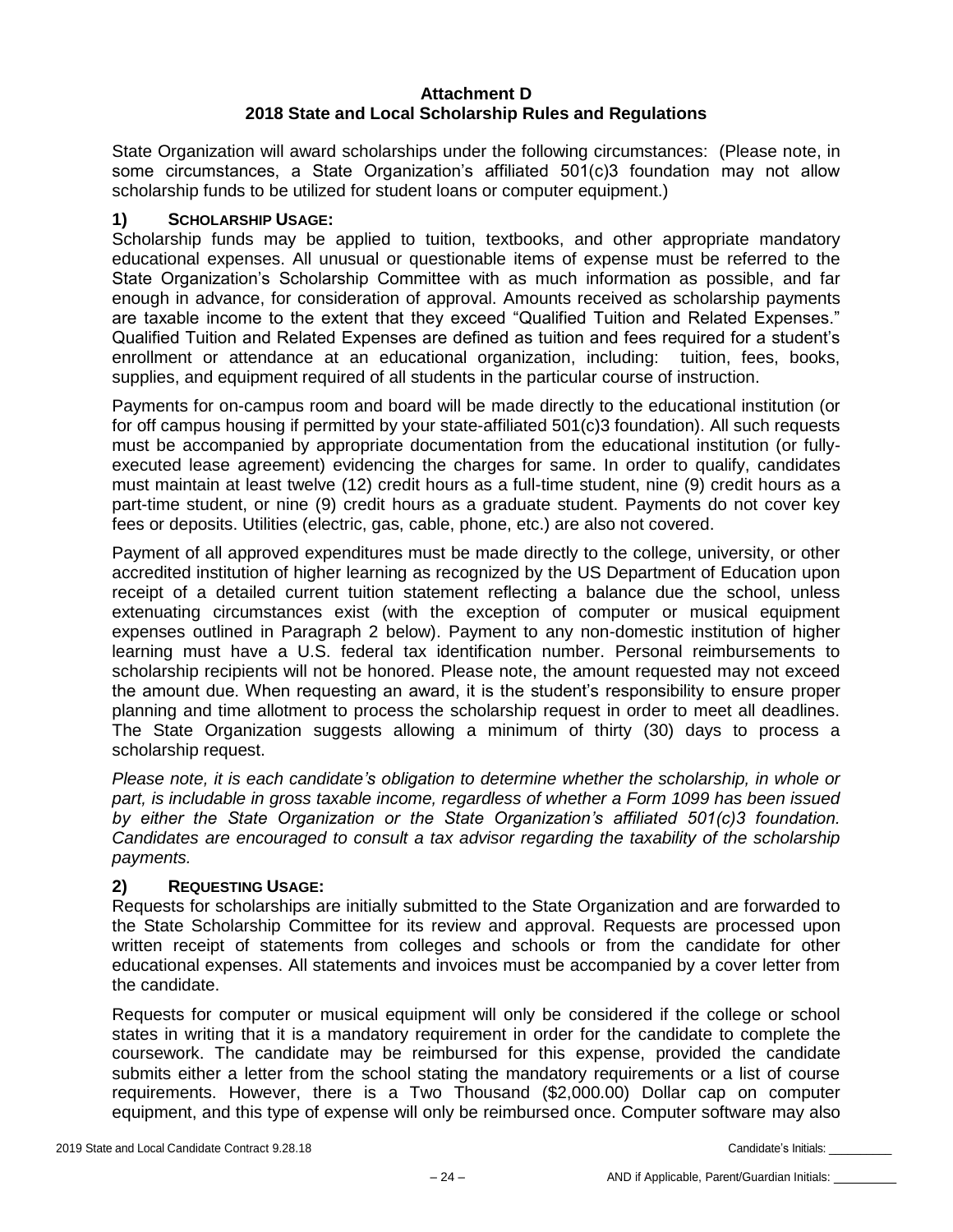be considered as a reimbursable expense. If a candidate still has local funds available to her, then a letter from the Local Executive Director stating that they do not reimburse or pay for computers is required. The original bill of sale must be submitted, as well as the original credit card receipt or a copy of the canceled check. All credit card accounts and banking accounts must be in the name of the candidate in order to be considered.

## **3) PRIORITY OF LEVEL IN USAGE:**

Candidates must utilize and exhaust all scholarship funds awarded at the local level before requesting funds awarded at the state level. Verification must be submitted in writing from the Local Executive Director that all local scholarship funds have been exhausted. Excluding requests for computer equipment as discussed in Paragraph 2, exceptions to this rule may be granted for payment of college or university room and board expenses that do not fall within the guidelines for disbursement at the local level. The request for an exception must be submitted in writing to the State Scholarship Committee for consideration. Scholarship funds must be paid directly to the educational institution.

## **4) STUDENT LOANS:**

Scholarships may be utilized to cover outstanding student loan obligations, provided the candidate has satisfactorily completed the coursework for which the loan was obtained. In all cases, requests must include a current bill from a bona fide third-party lending institution as recognized by the US Department of Education, which must include: (1) a repayment address, (2) student account number and amount due, (3) a copy of the promissory note reflecting that the candidate is the primary responsible payer of the obligation, and (4) an official transcript reflecting completion of the coursework. Payment must be made directly to the lending institution and credited to the student's account.

## **5) USAGE FOR FUTURE EXPENSES AND FORFEITURES**

\_\_\_\_\_\_\_\_\_\_\_\_\_\_\_\_\_\_\_\_\_\_\_\_\_\_\_\_\_\_\_\_\_\_\_\_\_\_\_\_

The Award Date is the date upon which the scholarship was initially awarded (the "Award Date"). Scholarships may be utilized for current or future educational expenses; however, candidates must utilize their scholarship funds within one (1) year of the Award Date (two (2) years for Miss State) (the "Expiration Date"). If a candidate fails to submit a written request to the State Organization to utilize her scholarship funds prior to the Expiration Date, then her scholarship funds will be forfeited. Prior to forfeiture, reasonable attempts will be made by the State Organization to notify the candidate of impending forfeiture.

5A) Please note, any scholarship balance remaining after the Expiration Date will automatically be forfeited.

5B) An exception to the time limits described above may be considered if the candidate, prior to the Expiration Date, submits a written appeal to the State Organization citing compelling reasons why the time period should be extended. An extension will generally be permitted when the candidate has local awards remaining within the prescribed time limits above or if the candidate wins the state title. However, the candidate must still submit a written request for extension. The State Organization will review the request and determine whether an extension is warranted within thirty (30) days of receipt. Consistent with the rules and regulations, the decision of the State Organization shall be final and binding.

| I, (Candidate Name) | , have read and understood the 2018                          |
|---------------------|--------------------------------------------------------------|
|                     | <b>State Organization Scholarship Rules and Regulations:</b> |

Print Name

Signature Date **Date** 

*Signature Page to Attachment D, Scholarship Rules and Regulations*

\_\_\_\_\_\_\_\_\_\_\_\_\_\_\_\_\_\_\_\_\_\_\_\_\_\_\_\_\_\_\_\_\_\_\_\_\_\_\_\_ \_\_\_\_\_\_\_\_\_\_\_\_\_\_\_\_\_\_\_\_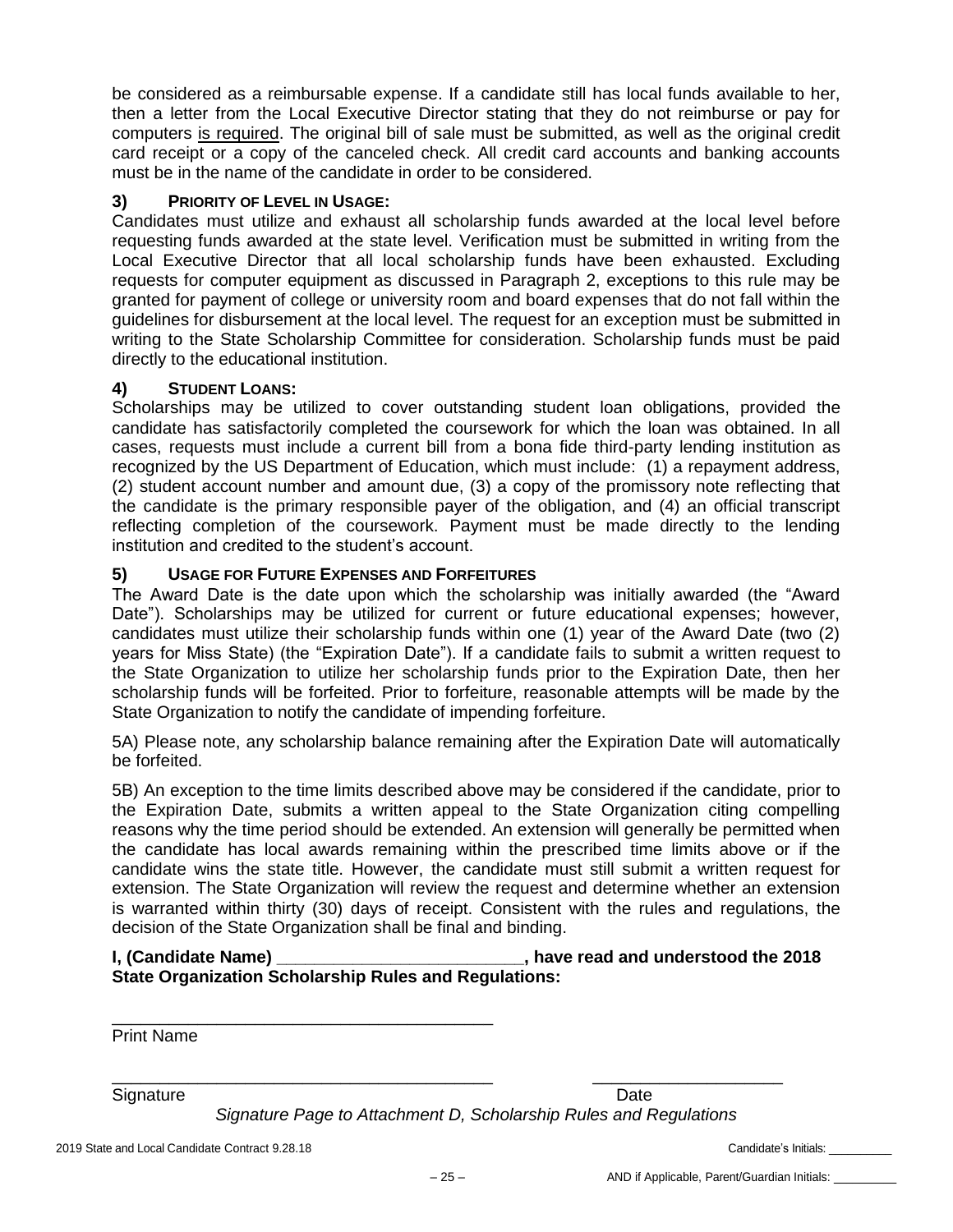#### **Attachment E Candidates Social Media Policy**

Please refer to the following clauses in the Application and Contract regarding the expectations of Candidates, especially with regards to the use of social media:

1.1. (2) recognizing and honoring the traits of honesty, good character, talent, poise, intellect, leadership and good judgment in the young women of America who enter the competition (the "Candidates"); and (3) enabling the Candidates to serve as role models for other young women with similar goals and personal characteristics.

2.6. **Personal Characteristics**. I understand that in order to be eligible to compete in the National Finals, I hereby certify to the Personal Characteristics set forth in this section:

2.6.4. Good Character. I am of good moral character and I have not been involved at any time in any act of moral turpitude.

2.6.6. Prior Conduct. I have never performed any act or engaged in any activity or employment that is or could reasonably be characterized as dishonest, immoral, or indecent.

2.6.6.1. Disparagement. I understand if I have engaged or will engage in conduct, in the sole or exclusive judgment of Local, State, or National, which adversely reflects and considered harmful to Local, State, or National's reputation, including the uttering or publishing of any disparaging comments regarding Local, State, National, affiliates, sponsors, volunteers, or participants in the *Miss America* Program; and/or fail to present communications to members of the public in a professional manner to maintain and enhance the Miss America Program's broad public acceptance, and in order to prevent damage to its business or reputation, I may be dismissed from competing and/or from holding a title in the program.

6.7. **Termination of Eligibility**. I understand and agree that if:

6.7.3. I fail to conduct myself in a manner, which, in the sole and exclusive judgment of State or Local Organization, is consistent with the standards and dignity of the Program. (I will be disqualified.)

I understand that inappropriate social media behavior will not be tolerated. I am attesting, by my signature and that of my parent/legal guardian if applicable, on this form, that, to the best of my knowledge, I have not posted, nor will post on any type of social media either photos, videos, inappropriate language, or any other actions that would be considered inappropriate behavior in polite society. I understand that if any such materials are brought to the attention of the Local/State Organization, and/or MAO, I am in danger of losing my title, immediately. I agree that it is at the sole discretion of the State or Local or National Organizations to determine the consequences of any such actions.

| Candidate Name                                        |      |                                              |
|-------------------------------------------------------|------|----------------------------------------------|
| Candidate Signature                                   | Date |                                              |
| Parent/Legal Name if under 18 years old               |      |                                              |
| Parent/Legal Guardian Signature if under 18 years old | Date |                                              |
| 2019 State and Local Candidate Contract 9.28.18       |      | Candidate's Initials:                        |
|                                                       |      | AND if Applicable, Parent/Guardian Initials: |